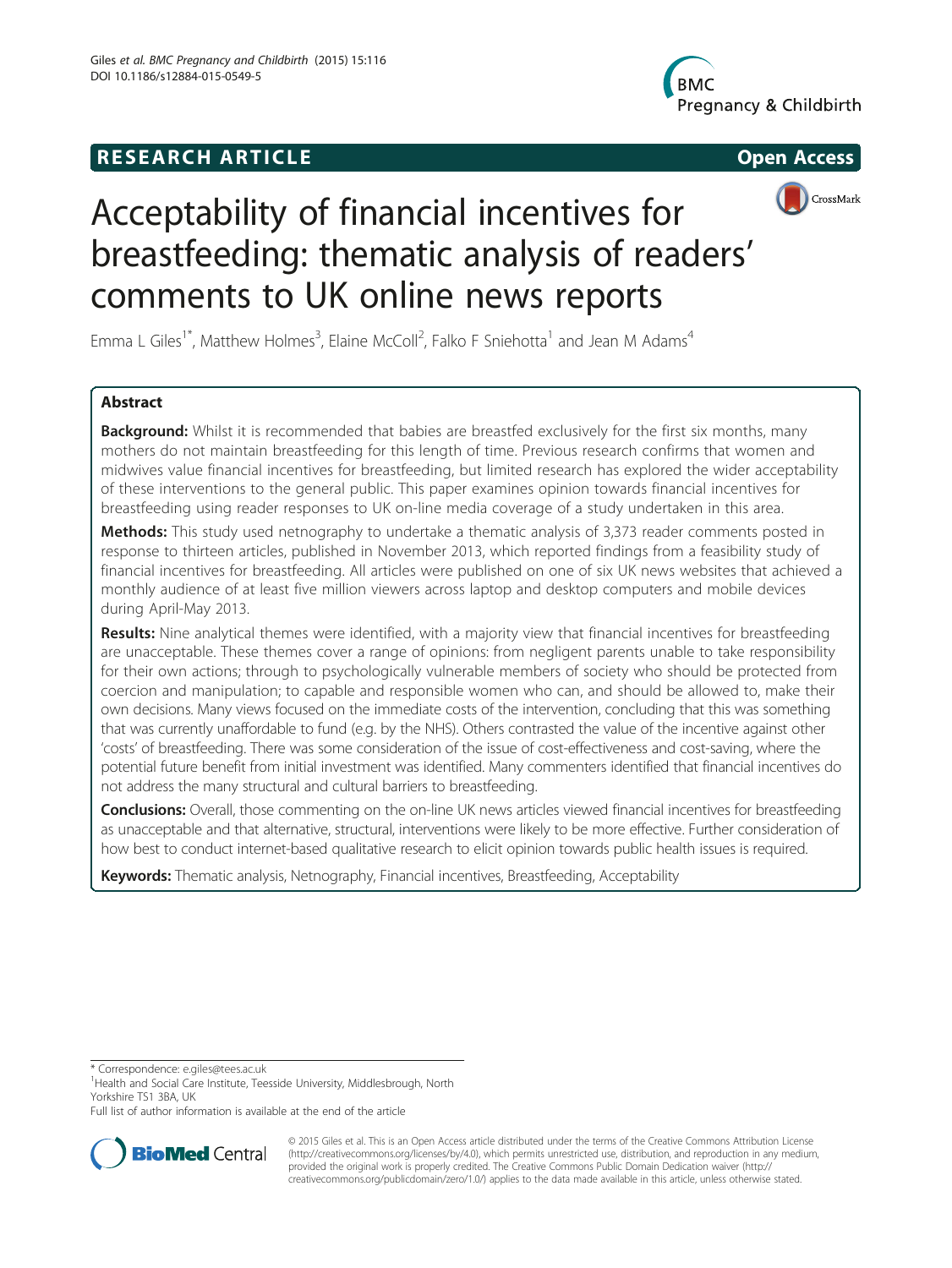### Background

Breastfeeding promotes the health of babies and infants, with immunological, bonding and nutritional benefits [[1\]](#page-12-0). The World Health Organisation and the UK (United Kingdom) Department of Health recommends that infants are breastfed exclusively for the first six months [[2, 3\]](#page-12-0). Whilst breastfeeding initiation rates in the UK are relatively high, continuation rates fall rapidly. In 2010, 81 % of UK mothers breastfed at birth, 69 % at week one, 55 % at week six, and only 34 % at six months [\[4](#page-12-0)]. Thus, efforts to increase breastfeeding initiation and maintenance are promoted throughout the UK [\[2, 5](#page-12-0)–[7\]](#page-12-0).

Reasons for low breastfeeding initiation and continuation rates vary, and include a lack of support, negative experiences and personal preferences [[1\]](#page-12-0). Other structural and environmental factors impact on breastfeeding rates, such as a lack of information on, and support during, breastfeeding [[8\]](#page-12-0), negative opinions of others when breastfeeding in public [[9\]](#page-12-0), a lack of available facilities to breastfeed outside the home, and aggressive marketing of artificial baby food [\[10\]](#page-12-0). Whilst the benefits of breastfeeding include lower rates of obesity in children and the mother, and a reduction in postpartum depression, costs include difficulty in returning to paid employment, and reduced opportunities for baby-father bonding [[11](#page-12-0)].

One method that has been used to encourage breastfeeding is the use of financial incentives. Although financial incentives have been used to promote a range of other health-related behaviours [\[12](#page-12-0)] in developed countries, their use in breastfeeding is a relatively new area, with research to date predominantly identifying only gift-giving and prizes [[1](#page-12-0), [13](#page-12-0)]. Conditional cash transfers are more widespread in developing countries (e.g. Latin America) where they have been used to improve a range of health and education outcomes (although not breastfeeding directly) [[14](#page-12-0)]. Although there is a limited evidence base on effectiveness of financial incentives for breastfeeding in developed countries, with no published evidence on randomised-controlled trials; available evidence suggests that incentives (including financial incentives) to promote breastfeeding can be effective [\[1, 13](#page-12-0), [15](#page-12-0)–[19](#page-12-0)] and are welcomed by mothers as part of a suite of interventions [[20](#page-12-0)].

Research on the acceptability of financial incentives for health behaviours in general, suggests that if health promoting financial incentives (HPFI) are found to be effective and cost-effective, result in benefits for recipients and wider society, and are designed and delivered in particular ways (e.g. using shopping vouchers rather than cash incentives), then they are more likely to be considered acceptable [[21](#page-12-0)]. A particular area of concern is the possibility of recipients 'gaming the system', whereby recipients deceitfully profess to be undertaking the behaviour to attain the reward [\[22\]](#page-12-0).

However, much information on the acceptability of HPFI comes from scholarly writing, rather than primary empirical studies [[21\]](#page-12-0). Where there is empirical evidence, much of this is quantitative in nature [[15](#page-12-0)–[19](#page-12-0), [23](#page-12-0)–[26](#page-12-0)]. Furthermore, limited research has been conducted on the acceptability of financial incentives for breastfeeding. Whelan et al. [\[27\]](#page-12-0) undertook interviews with disadvantaged mothers in England, and with healthcare staff in infant feeding roles, who took part in a pilot incentive scheme. Their findings suggest that financial incentives were viewed positively in terms of providing encouragement for breastfeeding. Nonetheless, ethical concerns were raised, including views that the financial incentives constituted a form of bribery. As far as we are aware, limited previous research has investigated the viewpoints of a more general public towards financial incentives for breastfeeding – rather than mothers and healthcare professionals who had particular experience of these. This is important to ascertain because in a country such as the UK, with a universal health-care system, any breastfeeding related HPFI would be funded by the public purse through taxation. Consequently, any policy decision to implement HPFI is likely to be strongly influenced by perceptions of public opinion.

There is a growing recognition that internet and digital media can have a key role in capturing opinion towards public health issues and interventions [[28\]](#page-12-0). In order to assess the acceptability of financial incentives for breastfeeding in members of the wider public, we examined reader comments posted online in response to a UK news story on incentives for breastfeeding. The news coverage reported on a feasibility study where £200 in shopping vouchers were given to low-income mothers, once they had breastfed for six months [[27, 29](#page-12-0)]. Researchers leading the study issued a press release at the start of the study. This resulted in wide media attention and stimulated debate throughout online news communities [[30](#page-12-0)–[39](#page-13-0)]. Thematic analysis of this news coverage allowed a timely, quick and resource-efficient method to explore attitudes towards financial incentives for breastfeeding. As many types of evidence influences policy makers [\[40\]](#page-13-0), this information is likely to help contribute to development of a rounded picture of responses to financial incentives for breastfeeding in particular, and health behaviours in general.

## Methods

## Netnographic methods

A variety of methods have been used to understand and analyse information from online sources [[41\]](#page-13-0). One such approach is 'netnography'. Initially developed for use in the marketing sector to assess consumer attitudes towards products and services [\[42](#page-13-0)–[44](#page-13-0)], netnography has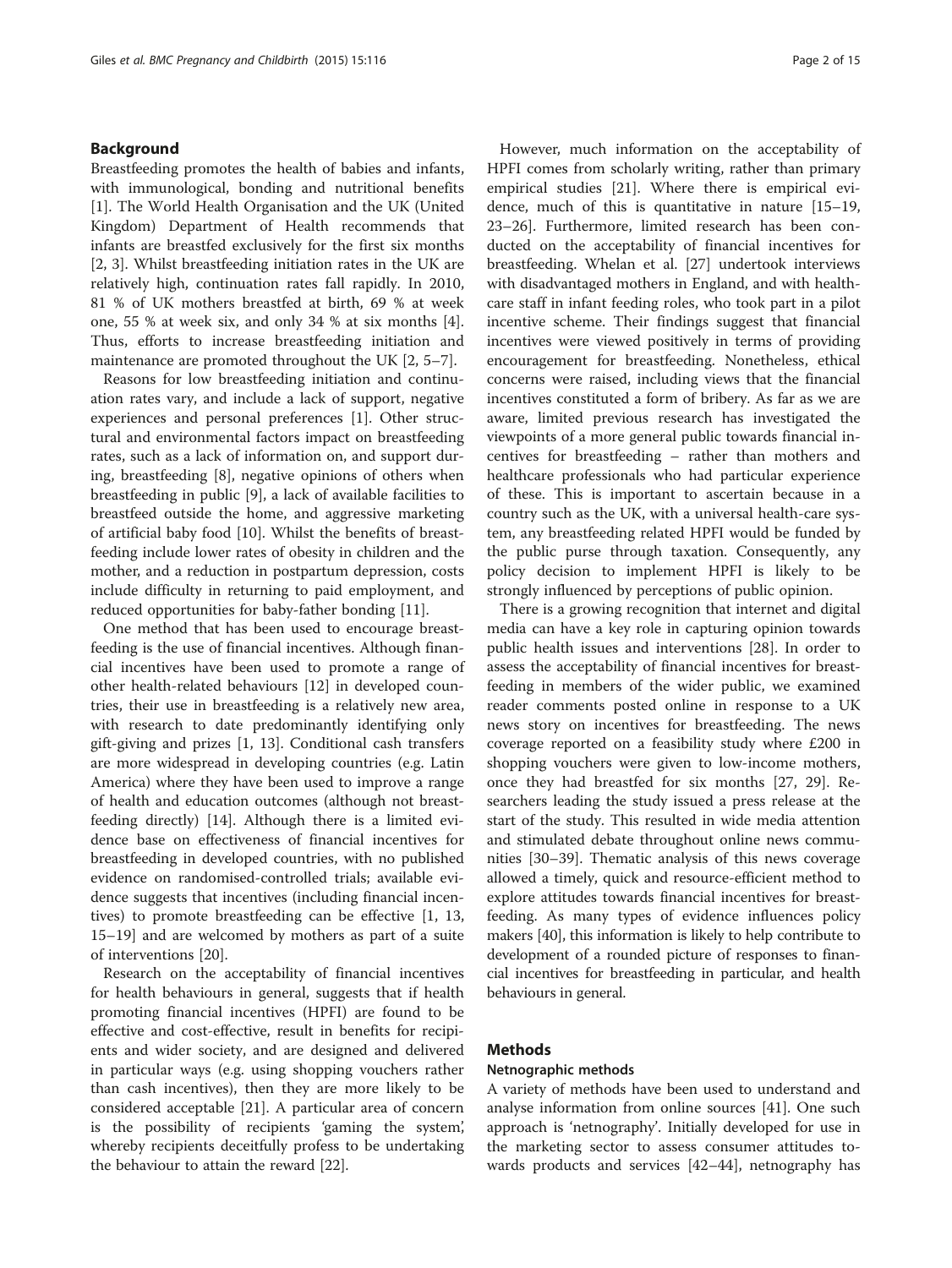now been used more widely, including in the public health field [[45](#page-13-0)].

Netnography is an emerging method of obtaining qualitative data, which enables researchers to gain a naturalistic and immersive insight into online interactions [[42](#page-13-0)–[44](#page-13-0)]. The process of netnography involves sourcing data, using qualitative analysis research software to investigate collected information and forming themes from the data. When conducting a netnography a hypothetical continuum can be argued, ranging from a full ethnographic enquiry using internet sources, to internet-based data analysis [[46](#page-13-0)]. Previous studies – as with our methodological approach – have fallen at the latter end of this continuum and analysed user comments posted on websites and other forums [\[28](#page-12-0)].

By using netnography in this study, we were able to gain an insight into opinions surrounding financial incentives for breastfeeding. Limited previous research has thematically analysed reader comments posted online in response to news media stories to explore opinion towards public health interventions. One notable example is a content analysis of public responses to Australian news coverage of tobacco legislation [\[47](#page-13-0)].

## News articles of interest

We included reader responses to articles reporting on the 'financial incentives for breastfeeding pilot study' published on popular UK news media websites [\[48\]](#page-13-0) that produced original content (rather than aggregating content from other sources). Popular websites were defined as those that achieved an average monthly audience of at least five million unique viewers per month across laptop computers, desktop computers and mobile devices in April and May 2013 (the most up-to-date usage statistics available at the point when the study commenced). These sites were: bbc.co.uk; guardian.co.uk; dailymail. co.uk; telegraph.co.uk; independent.co.uk; and thesun. co.uk [\[49\]](#page-13-0). The first of these is the website of a publicly funded television and radio broadcasting company, whilst the remainder are websites of national daily newspapers (see Table 1 for readership characteristics).

Thirteen articles met the criteria for inclusion: six original news articles, six editorial pieces and one follow-up article reporting ministerial response to the incentive programme (see Table [2](#page-3-0) for details on the content and nature of included articles).

#### Reader comments

All included news articles had a facility for readers to leave comments on articles in a semi-anonymous format (e.g. a unique login or pseudonym rather than an individual's full name) [[50](#page-13-0), [51\]](#page-13-0). Although there are certain 'House Rules' (e.g. no defamatory comments) that contributors must subscribe to, comments are largely unrestricted and are usually only removed if they feature explicit or offensive material [\[52, 53\]](#page-13-0). Most comment sections require users to create a unique login to be able to comment. Users without a login are able to read comments but not comment themselves. In 2013, 73 % of the UK population of just over 64 million accessed the Internet each day [\[54\]](#page-13-0). However, given the nature of the internet, readership of the included articles may not have been limited to a UK audience. We were not able to access information on sociodemographic characteristics of the readership of included articles, or of those who left comments and so could not determine the generalizability of commenters.

All comments followed a similar linear format, whereby reader comments were found at the end of the news articles. On all sites, some commenters posted numerous times, thus allowing 'conversations' between commenters to develop. Thus, not all comments were made by unique individuals. Additional features on some of the websites included a 'recommend [the comment]' function on the Guardian website; a 'rating [of the comment]' option on the BBC and Daily Mail websites; and an 'Editor's Pick' section on the BBC website. These elevate comments higher up the thread so that they are more likely to be seen by others.

#### Data collection and analysis

All reader comments on included articles were copied and pasted directly from the news websites into a word

|             | Website readership<br>adults 15+ April and<br>May 2013 (000 s) | Readership characteristics |                   |                               |  |
|-------------|----------------------------------------------------------------|----------------------------|-------------------|-------------------------------|--|
|             |                                                                | Age (years)                | Gender split      | Socio-economic classification |  |
| <b>BBC</b>  | Information unavailable                                        | Average age 43             | Male              | Unknown                       |  |
| Daily Mail  | 8595                                                           | Aged $35+$                 | Even gender split | Unknown                       |  |
| Guardian    | 8301                                                           | Range 15-44                | Even gender split | $ABC1$ <sup>1</sup>           |  |
| Independent | 4076                                                           | Aged less than 45          | Male majority     | ABC1                          |  |
| Sun         | 1662                                                           | Aged $35+$                 | Male majority     | ABC <sub>1</sub>              |  |
| Telegraph   | 7506                                                           | Average age 43             | Male majority     | ABC1                          |  |

<sup>1</sup> The National Readership Survey uses social grade as a way to classify individuals. ABC1 individuals are those in higher ('A' – upper middle class), intermediate ('B' – middle class) or supervisory/junior ('C1' – lower middle class) managerial, administrative, or professional occupations [\[90](#page-14-0)]

| Table 1 Readership characteristics |  |
|------------------------------------|--|
|------------------------------------|--|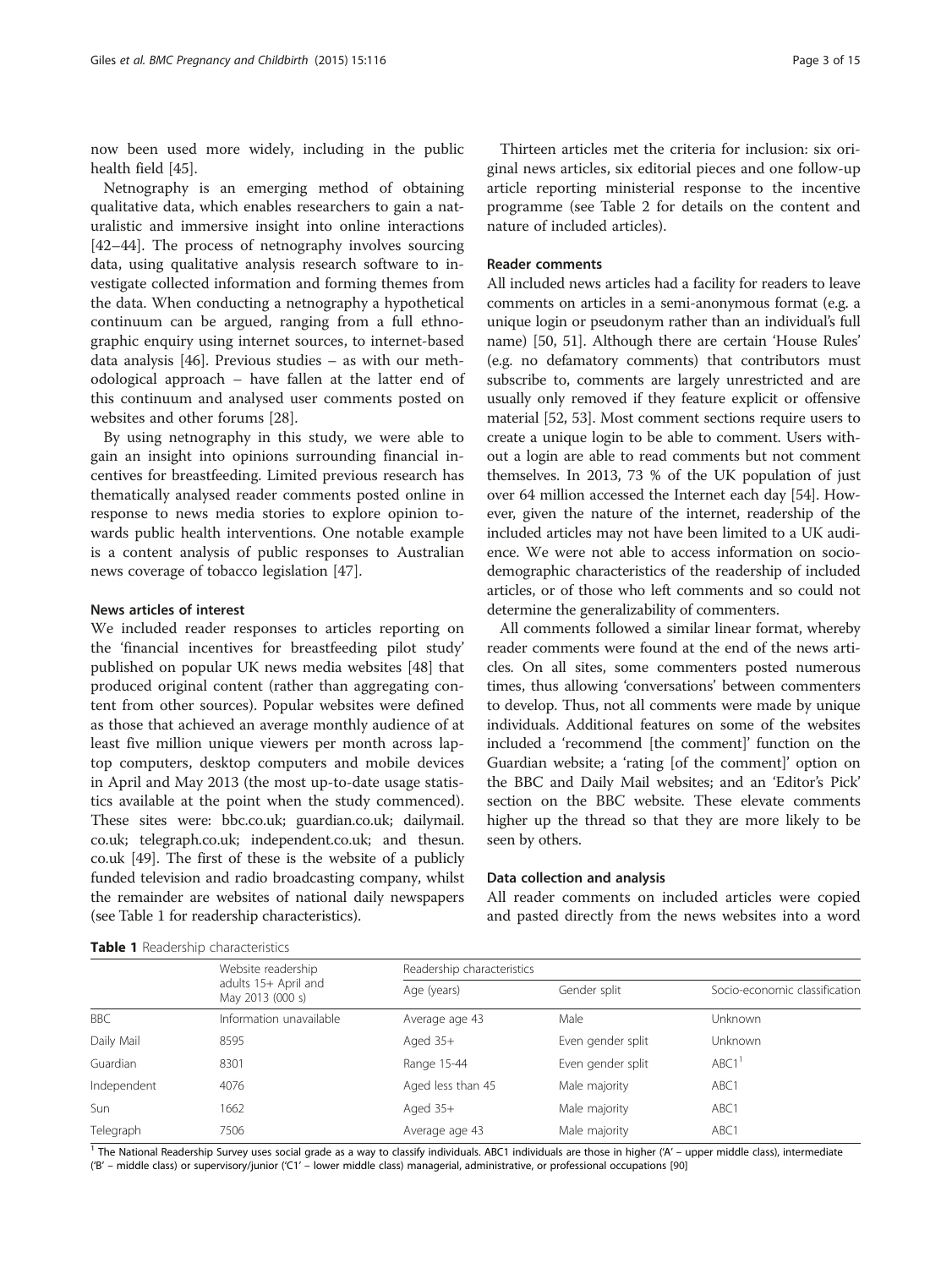<span id="page-3-0"></span>

| <b>Table 2</b> Characteristics of included articles |
|-----------------------------------------------------|
|-----------------------------------------------------|

| Source     | URL                                                                                                                                                                           | Format               | Title                                                                                                                                    | Reader<br>comments, n | Article<br>stance |
|------------|-------------------------------------------------------------------------------------------------------------------------------------------------------------------------------|----------------------|------------------------------------------------------------------------------------------------------------------------------------------|-----------------------|-------------------|
| <b>BBC</b> | http://www.bbc.co.uk/news/health-24900650                                                                                                                                     | Article              | "Breastfeeding mothers offered £200 in shop<br>vouchers"                                                                                 | 1121                  | Mixed             |
| <b>BBC</b> | http://www.bbc.co.uk/news/health-24908678                                                                                                                                     | Article              | "Breastfeeding vouchers: Midwives and health<br>visitors verify claims"                                                                  | $\mathbf 0$           | Mixed             |
| Daily Mail | http://www.dailymail.co.uk/news/article-2501812/<br>Mothers-200-incentive-breastfeed-Poundstretcher-<br>vouchers-Critics-claim-scheme-form-bribery.html                       | Article              | "Mothers to get a £200 incentive to<br>breastfeedin Poundstretcher vouchers:<br>critics claim scheme is form of bribery"                 | 759                   | Mixed             |
| Daily Mail | http://www.dailymail.co.uk/news/article-2507269/<br>New-mothers-NOT-paid-breastfeed-Nick-Clegg-says-<br>insists-controversial-voucher-scheme-government-<br>policy.html       | Follow-Up<br>Article | "New mothers will not be paid to breastfeed,<br>Nick Clegg says as he insists controversial<br>voucher scheme is not government policy!" | 58                    | Mixed             |
| Guardian   | http://www.thequardian.com/lifeandstyle/2013/nov/<br>12/researchers-offer-shopping-vouchers-<br>breastfeed#start-of-comments                                                  | Article              | "Researchers to offer shopping vouchers to<br>mothers who breastfeed"                                                                    | 330                   | Mixed             |
| Guardian   | http://www.thequardian.com/commentisfree/2013/<br>nov/12/worst-breastfeeding-initiative-shopping-<br>vouchers?INTCMP=ILCNETTXT3487                                            | Editorial            | "The worst breastfeeding initiative I've ever<br>come across"                                                                            | 546                   | Negative          |
| Guardian   | http://www.thequardian.com/commentisfree/2013/<br>nov/20/not-ashamed-giving-mothers-incentives-<br>breastfeed                                                                 | Editorial            | "No, we're not ashamed about giving<br>mothers financial incentives to breastfeed"                                                       | 140                   | Positive          |
|            | Independent http://www.independent.co.uk/life-style/health-and-<br>families/health-news/the-nanny-state-mothers-<br>could-be-paid-to-breastfeed-their-babies-<br>8933503.html | Article              | "The nanny state? Mothers could be given<br>shopping vouchers for breastfeeding their<br>babies"                                         | $\mathbf{0}$          | Mixed             |
|            | Independent http://www.independent.co.uk/voices/comment/<br>vouchers-for-mothers-who-breastfeed-isnt-there-<br>enough-breastmongering-in-the-world-already-<br>8934923.html   | Editorial            | "Vouchers for mothers who breastfeed: isn't<br>there enough breast-mongering in the world<br>already?"                                   | 9                     | Negative          |
|            | Independent http://www.independent.co.uk/voices/comment/<br>offering-poorer-mothers-200-to-breastfeed-is-barmy-<br>middleclass-lactivism-8935416.html                         | Editorial            | "Offering poorer mothers £200 to breastfeed<br>is barmy, middle-class lactivism"                                                         | 97                    | Negative          |
| Sun        | http://www.thesun.co.uk/sol/homepage/woman/<br>5259728/Sun-Agony-Aunt-Vouchers-for-<br>breastfeeding-are-an-insult-to-mothers.html                                            | Editorial            | "Vouchers for breastfeeding are an insult to<br>mums fund health visitors not token gestures"                                            | 3                     | Negative          |
| Telegraph  | http://www.telegraph.co.uk/health/healthnews/<br>10442290/New-mothers-bribed-to-breastfeed-by-<br>NHS-with-200-shopping-vouchers.html                                         | Article              | "New mothers 'bribed to breastfeed' by NHS<br>with £200 shopping vouchers"                                                               | 268                   | Mixed             |
| Telegraph  | http://www.telegraph.co.uk/health/10443233/<br>Mothers-might-not-breastfeed-after-taking-200-NHS-<br>bribe-MP-warns.html                                                      | Editorial            | "Mothers might not breastfeed after taking<br>£200 NHS bribe, MP warns"                                                                  | 42                    | Mixed             |

processing package and then uploaded into NVivo QSR 10 software for storage and analysis.

Inductive thematic analysis was chosen as the most appropriate analytical process. This was because it allowed patterns within the data to be identified, and allowed the data to drive the generation of key themes [[55](#page-13-0)–[57](#page-13-0)]. No a priori theories were chosen to drive the coding process, rather an inductive approach was undertaken, such that theory (codes) were discovered from the data [[58](#page-13-0)]. Following established guidelines [\[57\]](#page-13-0); a threestage process of thematic analysis was undertaken. The first stage involved reading and re-reading individual

reader comments, assigning 'codes' to relevant and important pieces of information and checking these to ensure no codes had been missed. Once all the codes were generated, the second stage involved merging similar codes, renaming some codes and deleting duplicate codes to create descriptive themes. Lastly, codes were grouped into overarching analytical themes that best described the data [[57](#page-13-0)]. These themes represented the range of public opinions towards HPFI. During the analytical process we analysed the wording of the articles, and in particular whether the stance of the article (positive, negative, or mixed) was likely to have influenced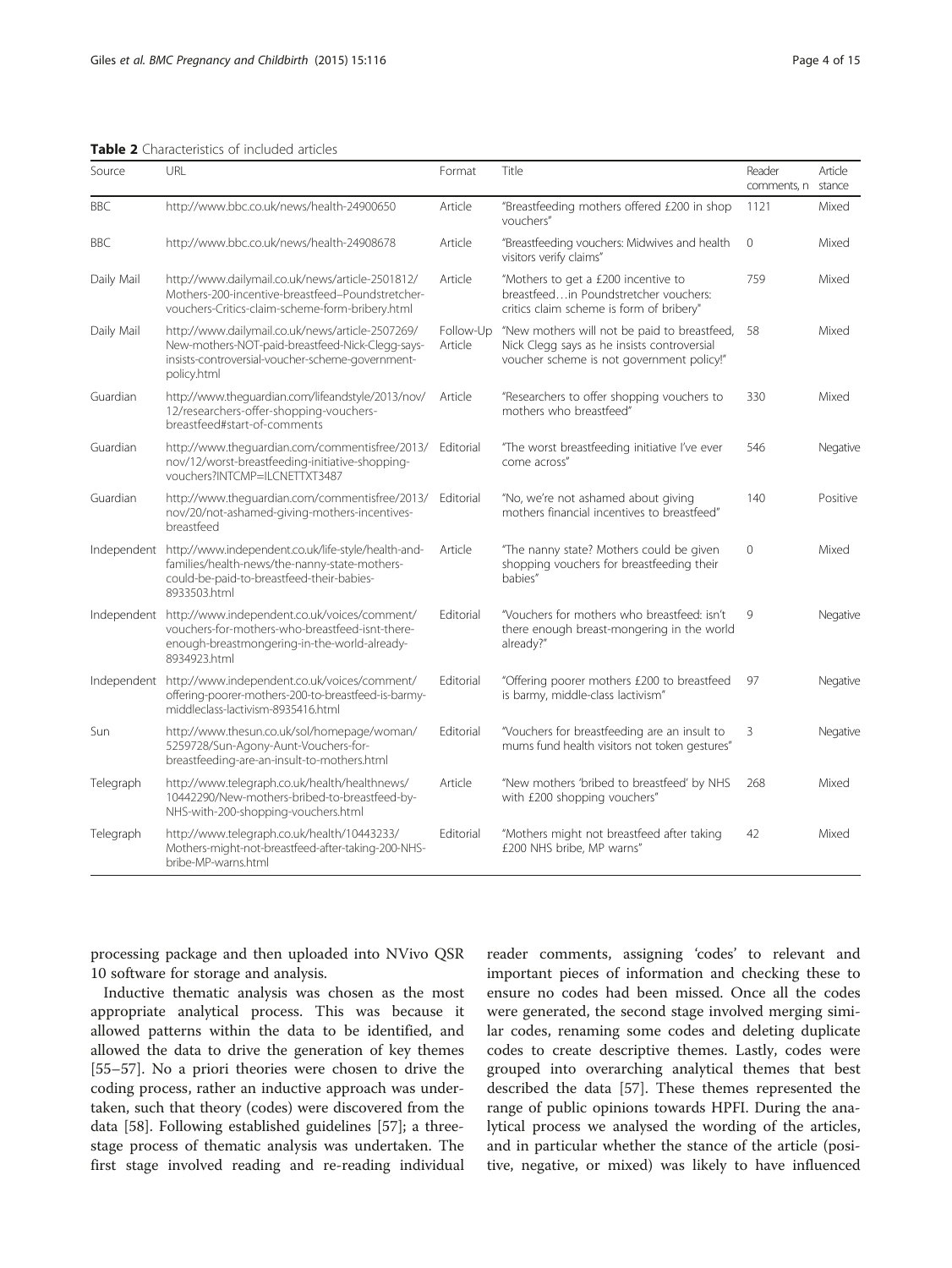whether the reader comments were positive or negative. We did not find strong evidence that the wording of the articles influenced reader comments, given that comments were a combination of positive and negative responses.

One researcher (ELG) analysed all of the comments, and a second researcher (MH) analysed one third of the comments, with guidance and support from one further researcher (JA). Discussions were undertaken to ensure that coding by researchers was consistent and similar codes and themes were found. Discussions did not identify any major discrepancies arising as a result of the coding process.

The chair of the Newcastle University Faculty of Medical Sciences research ethics committee confirmed that ethical approval was not required for this study. However, we did consider, in-detail, numerous ethical issues arising from this research and report on these in the [discussion](#page-9-0) section.

## Data presentation

The main analytical themes identified by the thematic analysis are presented in the results section. Verbatim quotations are provided to illustrate each theme.

### Results

In total, thirteen news articles were identified and, of these, eleven had reader comments available for analysis (no reader comments were posted on the two remaining articles for reasons unknown). In total 3,373 comments were available and all were analysed. Where financial incentives for breastfeeding were viewed as unacceptable, five main themes were identified: Theme 1) Children are a lifestyle choice; Theme 2) Financial incentives for breastfeeding are discriminatory and divisive; Theme 3) Creating a culture of entitlement; Theme 4) Financial incentives for breastfeeding are personally insulting; and Theme 5) Psychological impact on recipients. Where HPFI were viewed as acceptable, two main themes were identified: Theme 6) Effectiveness and cost-effectiveness; and Theme 7) Generating initial motivation. In addition, two overarching themes permeated the acceptable and unacceptable comments on HPFI: Theme 8) Design and delivery, and Theme 9) Informed choice.

#### HPFI viewed as unacceptable

### Theme 1: Children are a lifestyle choice

There was a view among commenters that having children was a personal, lifestyle choice, and that children were, therefore, their parents' responsibility. Commenters who noted this emphasised that other people (i.e. taxpayers) should not have to fund an aspect of that choice (i.e. how children are fed). This was linked to an opinion that breastfeeding is 'free', compared to bottlefeeding, and so should act as a monetary reward in itself. This theme focused on mothers as 'others' and few personal experiences were related.

"Better still, don't take it from the taxpayer in the first place. I am getting fed up with, and don't see why I should fund the lifestyle choice of others to have children." [BBC News - © 2013 BBC]

"Midwives, access to health visitors, ante-natal classes, home births, doctors, nurses all available free on the NHS for advice and support. What more do you want the state to do? Ultimately babies are [the] parents' responsibility." [BBC News - © 2013 BBC]

"If you chose to have children, why should the state, i.e. us hard working people, pay for you?" [Daily Mail - © 2013 Daily Mail]

"It's not the government's job to fork out taxpayers' money to pay for mothers to feed their own kids. You had the child - you feed it however you like. If it costs money - you pay for it." [The Telegraph -  $\odot$  2013 The Telegraph]

"Since breastfeeding is free, they're already better off than those who don't. Why should I pay my taxes to pay them some more? Having children is a choice. Breastfeeding is a choice. When you make the choice make sure you have the funds to support it - don't sponge off the rest of us." [BBC News - © 2013 BBC]

## Theme 2: Financial incentives for breastfeeding are discriminatory and divisive

A number of commenters asserted that the incentive scheme was unfair. Many of these comments were from individuals who appeared to be mothers who had been unable to breastfeed themselves or from those who did not have access to an incentive scheme. These commenters felt the scheme would discriminate against those like themselves. Other commenters argued that the scheme was unfair as it discriminated against other, ineligible women, who were not necessarily like themselves and to whom no personal connection was made. In particular, the targeted nature of the scheme to low-income parts of one region was identified as a potential source of social inequality.

"I find these constant rewards deeply divisive. What about the person in the next area who does not qualify?" [BBC News - © 2013 BBC]

"If this 'benefit' had been introduced when my children were born and we didn't receive it, it would've been discriminatory." [BBC News - © 2013 BBC]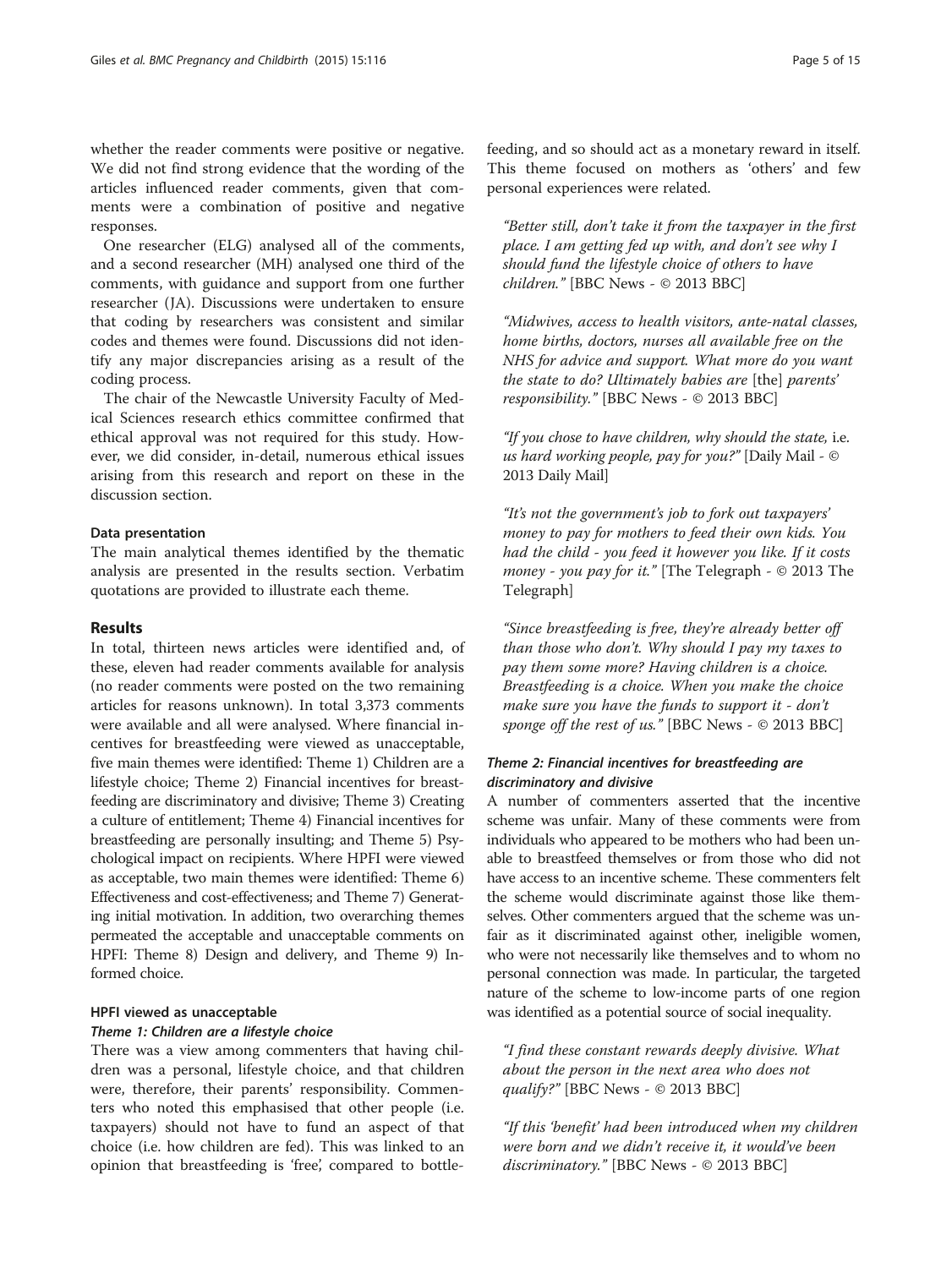"I think this is disgraceful. What about those who can't breastfeed due to medication, not producing enough, illness etc., or if single dads are raising their children. Why should they miss out? It's a form of discrimination." [Daily Mail - © 2013 Daily Mail]

"And this is why it should not be a paid incentive. It effectively punishes, financially, those who can't but want to." [The Independent - © The Independent]

"Not all women can breastfeed this is discrimination." [The Sun - © The Sun]

"Giving an incentive is all well and good but sometimes a Mum just cannot breastfeed. My little boy simply wouldn't suckle and I so wanted to breastfeed him. I went to many different breastfeeding groups for help and nothing made any difference… would I have been entitled to these vouchers [?] and would it have made a difference - probably not!" [BBC News - © 2013 BBC]

"These initiatives also exclude women who may not be able to breastfeed - and there are many women who cannot. Also, what about poor women who are also working in low paid, temporary or zero hour contracts? Pumping breaks are not a legal right in the UK. It seems divisive and inherently unfair to reward women for the way that they feed their children." [The Independent - © The Independent]

## Theme 3: Creating a culture of entitlement

Some commenters believed that the incentive scheme would foster a culture of entitlement. In particular, it was felt that if individuals were rewarded for one behaviour, they would demand payment for other health and prosocial behaviours. Commenters argued that this 'culture of entitlement' would erode personal responsibility for health behaviours, with individuals only pursuing health behaviours for financial reward, rather than the health, and other benefits, of breastfeeding.

"There are already too many parents who don't do the right thing unless there's 'something in it for them' and this just encourages that same mentality." [BBC News - © 2013 BBC]

"There seems to be a mentality within society that the only way to get people to do things is to reward them for it." [BBC News - © 2013 BBC]

"I have an immediate knee jerk hostility to this study because if proven, the hypothesis would lead to the adoption of an incentive scheme to promote healthy

behaviour. This would make a responsibility or positive choice, into a chore that must be rewarded or can be ignored. Even if this offers reasonable short-term value in health improvement, this proposition cannot be continued for ever, and it would be hard to exit. We cannot afford to pay people to act responsibly for themselves, and if we start doing so then we risk encouraging them to give up those responsibilities. Then it will be even harder to make them take these up again in the future. Why spend money researching a solution that carries a significant risk of eventually making things worse?" [The Guardian - © 2013 The Guardian]

"It is patronising and creates an expectation of entitlement, as we are not usually paid to do the right things in society." [The Guardian - © 2013 The Guardian]

## Theme 4: Financial incentives for breastfeeding are personally insulting

Commenters, who appeared to be predominantly mothers themselves, often interpreted the incentive scheme as suggesting they were incapable of making the right choice for themselves and their baby. There was a strong feeling that this was personally insulting to mothers. This was linked to issues of the 'nanny state' interfering in everyday lives where it was neither wanted, nor needed. This theme reflected a view of women and mothers as capable and responsible individuals.

"I am finding the new initiative patronising and if I may say unfair. Women in Britain are capable of making the right decisions with regards to breastfeeding." [BBC News - © 2013 BBC]

"I don't agree with paying people to breastfeed as this project is proposing, I think its patronising to assume people don't want to do the best for their children, whatever their income, unless you pay them." [The Guardian - © 2013 The Guardian]

"I think I've heard it all now. Next the government will pay people not to smoke, pay people to eat fruit rather than fatburgers, pay kids to walk to school rather than get a lift in mummy's diesel polluter. Has the world gone stark staring mad? Is there no end to this do-gooder, nanny-state nonsense?" [BBC News - © 2013 BBC]

"Nanny state literally!" [BBC News - © 2013 BBC]

#### Theme 5: Emotional impact on recipients

Lastly, many of those who did not support the breastfeeding incentive scheme viewed it as reinforcing a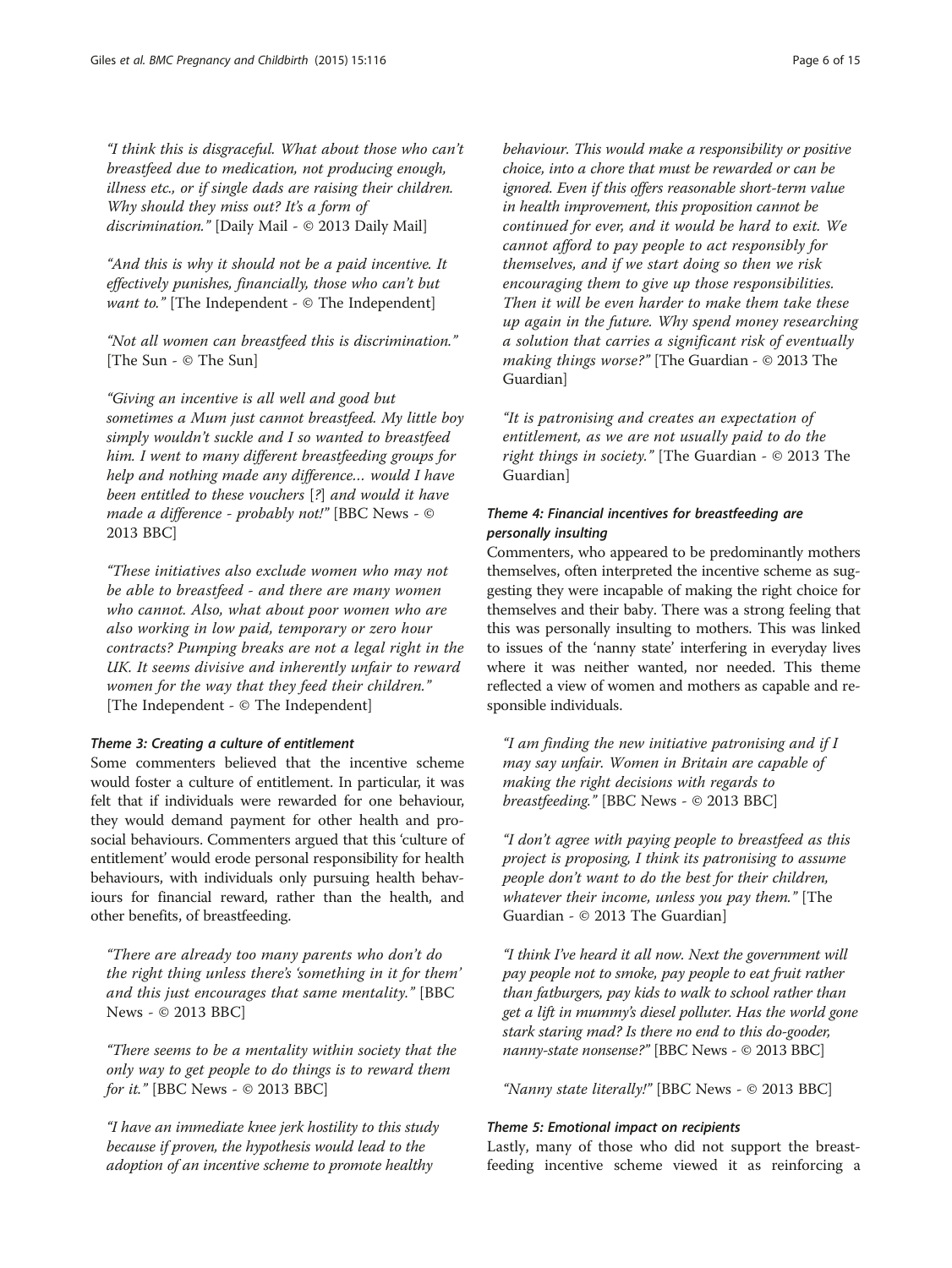feeling of failure in mothers who were unable to breastfeed, contributing to additional guilt and low mood at a time when mothers were already psychologically vulnerable. The double insult of both being unable to breastfeed and being ineligible for the financial incentive was particularly highlighted, and the incentive scheme was identified as manipulative or coercive. In contrast to some other themes, here there was particular concern for new mothers as fragile individuals who needed protection.

"There is enough pressure on new mums as it is to breastfeed, which makes new mums feel like they are a failure if they can't do it." [BBC News -  $\odot$  2013 BBC]

"I was simply unable to satisfy the demands of my eldest child and he ended up in hospital because he failed to gain weight. I felt like a failure and it was a very emotionally tough time - without added financial pressure" [BBC News - © 2013 BBC]

"It's time to consider that some mums actually CAN'T BF [breastfeed] through no fault of their own. It's heartbreaking for those of us who WANT to but CAN'T but to see other mums rewarded is so wrong." [BBC News - © 2013 BBC]

"Very badly thought out idea, there are many women who are unable to breast feed for different reasons, as well as those who simply choose not to for whatever reason. For those that cannot it is just going to make them feel worse." [Daily Mail - © 2013 Daily Mail]

"Ultimately the decision to breastfeed is up to a mother, there [are] enough pressures on new mums and this is just another way to pressurise a new mum at a very vulnerable time." [Daily Mail - © 2013 Daily Mail]

## HPFI viewed as acceptable

## Theme 6: Effectiveness and cost-effectiveness

In contrast to the overwhelming negativity towards the financial incentive scheme, there was a minority view that it was important to find out whether the intervention was both effective and cost-effective. Some commenters stated that it was useful that the pilot scheme was going ahead (despite opposition), because the results of the pilot would be valuable to inform future policy and practice. Some of these comments included detailed knowledge of the nature of public health science.

"This is a research study funded by the MRC

[Medical Research Council] who independently select which studies to help fund. This isn't the government handing out benefits to mums! If research outcome[s]

in the pilot study are good, it creates discussion as to how take it forward. The government are not just going to say 'ok, £200 for all mums'. The question being asked is about the efficacy of financial incentives - worth exploring!" [BBC News - © 2013 BBC]

"It's a pilot. If successful, a nationwide pilot could be rolled out". You can't knock people for trying things. Why don't we decide whether it is a decent idea \*after\* the pilot is finished, and the results can be assessed? Don't bash an idea just because it's different, that's kind of the point of ideas…" [BBC News - © 2013 BBC]

"The point is it is a pilot. If it works - great we have a proven method of improving the health of children. If it does not work, then fine we have learnt not to use this method. Cost very little and not coming out of the tax payers pocket. What is the problem?" [BBC News - © 2013 BBC]

"If I'm not mistaken this is a trial run by researchers at a university. Before we all jump to premature conclusions about the results shouldn't we let them at least gather the evidence? What could possibly be wrong with that, or is that the new standard for science, judge the outcome before the trial?" [The Guardian - © 2013 The Guardian]

The idea that a financial incentive for breastfeeding could be a social investment was particularly prominent in this theme. Commenters identified that by spending a small amount of money on incentives up-front, substantial future health care and other social costs could be avoided. These arguments focused on the potential for financial incentives for breastfeeding to be not just costeffective, but cost saving.

"£200 to improve a child's immunological and brain function. I'd call it an investment as that £200 potentially reduces the child's need for medical interventions, antibiotics and may also improve the child's educational ability leading to improved opportunities. A better investment." [BBC News - © 2013 BBC]

"£200 in vouchers for a breastfed baby is a lot less than the millions it costs the NHS each year to treat babies who are not breastfed!" [Daily Mail - © 2013 Daily Mail]

"This should be the NHS' top priority! It's cheaper to prevent illnesses by promoting breastfeeding than to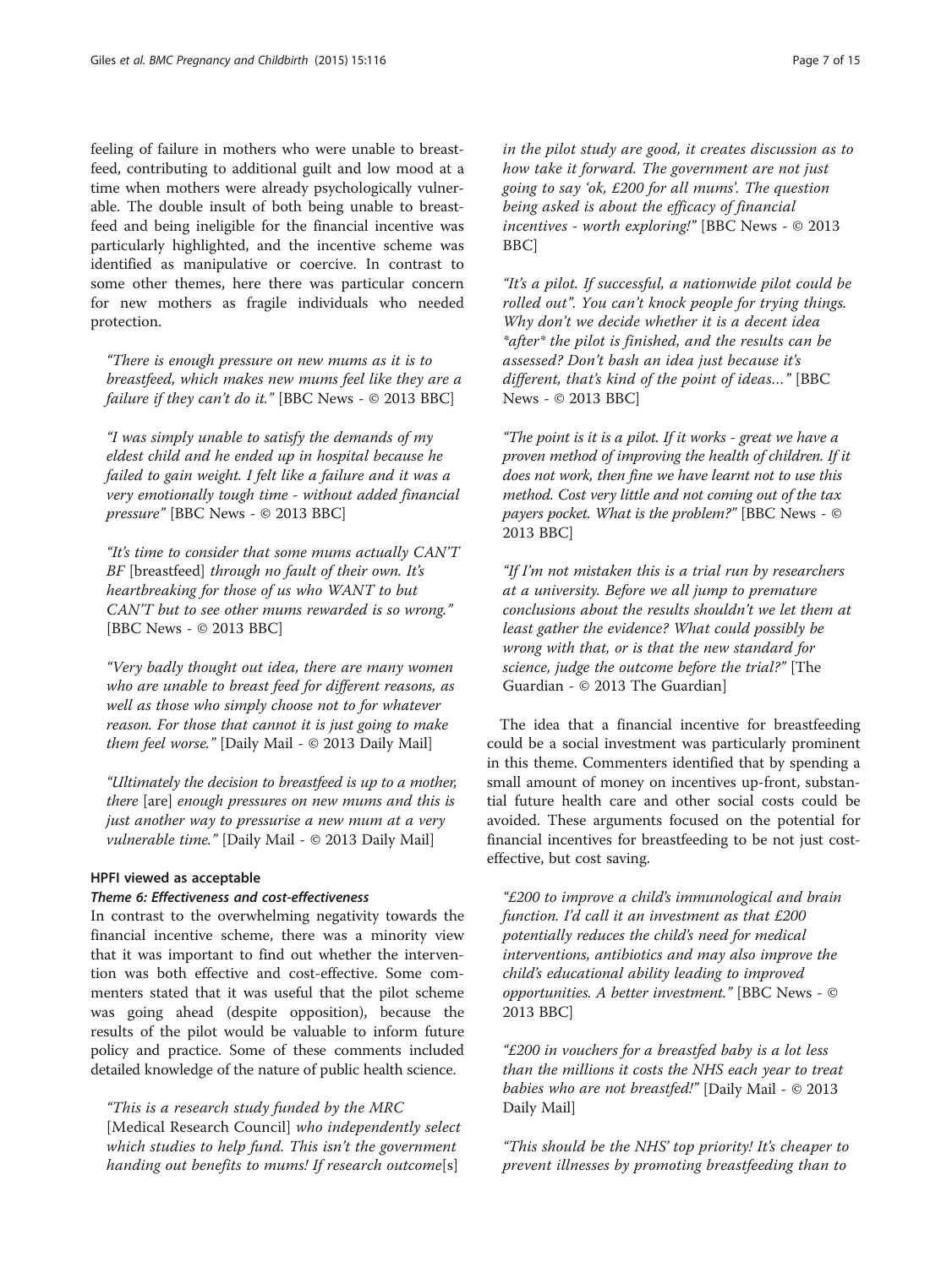treat [consequences such as] health problems later." [Daily Mail - © 2013 Daily Mail]

"I think this voucher is a great investment to avoid future healthcare costs." [The Guardian - © 2013 The Guardian]

"I don't mind some incentives. The health benefits are proven, and there is a long-term saving to the NHS." [The Independent - © 2013 The Independent]

"Whether or not you like the 'nanny state', the reality is that you already fund the bad health and lifestyle choices of the population. If a little bribe is needed to save money, what's wrong with that? Granted, it's not ideal that it's necessary, but if so many women aren't responsible enough to look after the well-being of their children then there is little alternative. You'd be paying more anyway." [The Telegraph - © 2013 The Telegraph]

#### Theme 7: Generating initial motivation

In a more positive light, the scheme was viewed by some commenters as a way to encourage mothers to start breastfeeding. After this initial encouragement, the hope was that mothers would get into a routine and continue breastfeeding. On occasions, these comments, as well as those in the previous theme, were depersonalised and tended towards 'othering' – if other people (not me) need this small encouragement, then they should have it.

"The financial incentive is a good idea to get the ball rolling why not?" [The Guardian - © 2013 The Guardian]

"I think a financial incentive is a good idea if it attracts the attention of women in social situations where they are less likely to do it - it could make it temporarily more acceptable and great oaks out of acorns grow." [The Guardian - © 2013 The Guardian]

## Factors affecting implementation and delivery of incentives

## Theme 8: Questioning the design, delivery and impact of incentive schemes

The articles generated a great deal of comment around the practicalities of the scheme, the format and value of the incentive itself, and questions around monitoring and funding. Concerns around practical issues arose, such as questioning when women would be provided with the incentive; whether mothers would still be eligible for the incentive if they initiated breastfeeding but subsequently stopped earlier than recommended; how

the scheme would distinguish between mothers who chose not to breastfeed and mothers who could not breastfeed; and whether mothers would be eligible for some (or all) of the vouchers if they combination-fed their child. These comments reflected a lack of detail in the news coverage but highlight the complexity of designing such a scheme  $[59]$  $[59]$  $[59]$  – and then communicating that the scheme has been thoroughly thought through to the public, as well as potential recipients.

"At what point will these women be given the vouchers?" [BBC News - © 2013 BBC]

"…and what if a genuine mother starts to breastfeed and then changes her mind because of complications? Will she have to pay it back?" [BBC News - © 2013 BBC]

"Where is the detail on the criteria for those who choose not to breastfeed and those who cannot breastfeed (for various reasons - baby won't take to it, milk is insufficient, mother has to stop due to the common intense pain etc.). There must be a can't/ won't distinction in this and policing that will be impossible. Does a mother who wants to breastfeed but physically can't, get the £200??" [BBC News - © 2013 BBC]

"Do you have to exclusively breastfeed? Won't most mothers say they are breastfeeding (and maybe supplementing with formula?)" [Daily Mail - © 2013 Daily Mail]

There was also a view that the incentive offered (£200 in supermarket vouchers) was not large enough to incentivise behaviour change, or compensate for the effort, pain and financial cost (e.g. for nursing clothing and equipment) required for breastfeeding. This contrasts with the view (expressed in Theme 1) that breastfeeding is free and hence without 'cost'. Commenters also suggested that it may be more appropriate to provide vouchers for childspecific shops than supermarkets, although little rationale for why this would either be more acceptable or more effective was given.

"A bribe of just over  $E1$  per day [is] not exactly an incentive." [BBC News - © 2013 BBC]

"A popular motivational theory suggests that in order to be motivated to do something, one must value the reward and believe that one's efforts will achieve the rewarded outcome. £200 in shop vouchers isn't going to be enough of a reward to overcome societal rejection, lack of money for pumps, pads, and nursing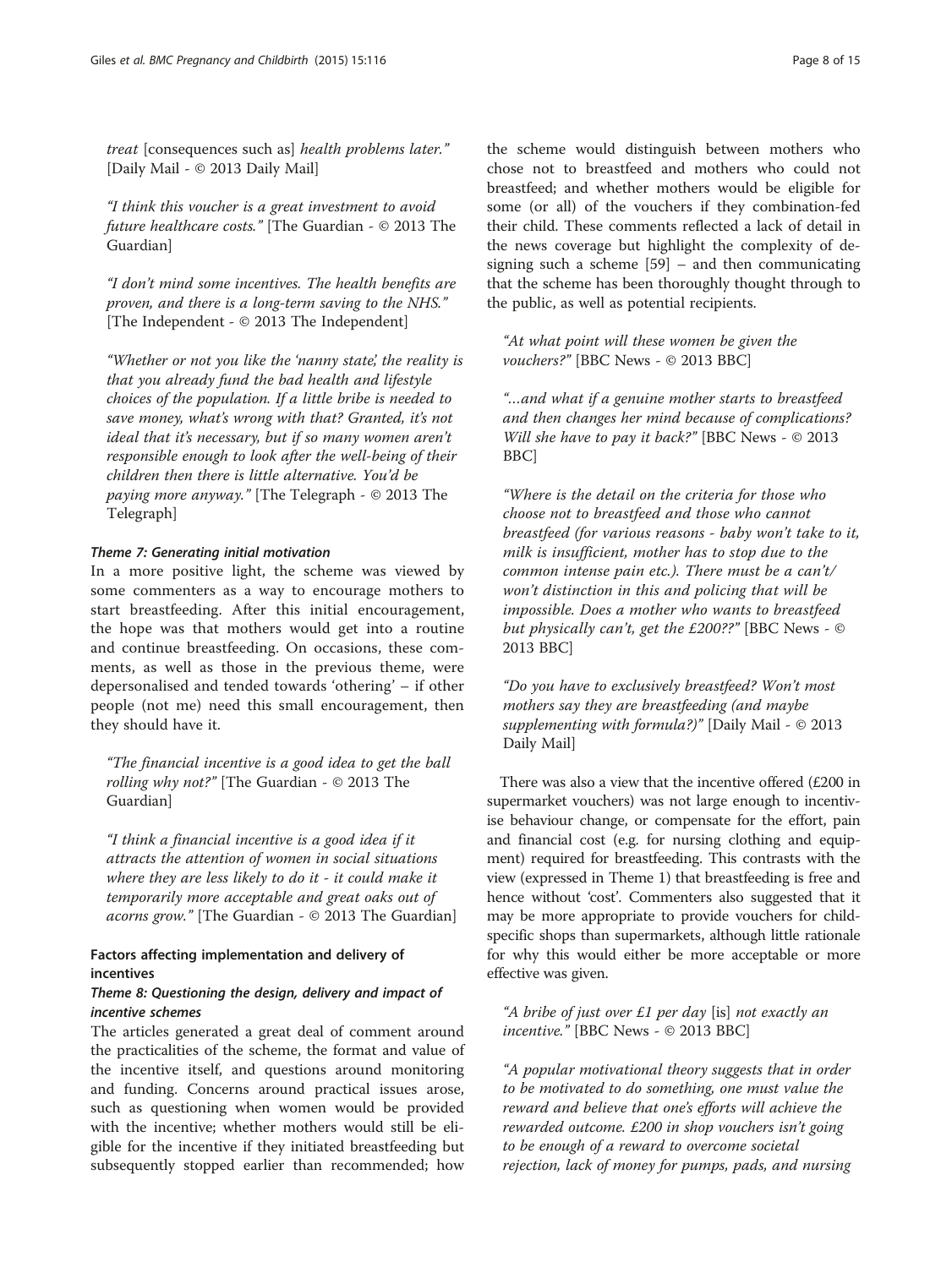bras, no training, and no time to feed or pump." [The Guardian - © 2013 The Guardian]

"Why not make them Mothercare/child-centred vouchers?" [The Telegraph - © 2013 The Telegraph]

There was also concern over how the financial incentive scheme would be monitored. Comments in this theme reflected a distrust of others who may 'game the system', i.e. seek the incentive by claiming to be breastfeeding when they were not. It was considered easy for mothers to say that they were breastfeeding when they were not, and difficult for midwives and health visitors to know otherwise without directly witnessing breastfeeding. These comments were particularly distrustful of mothers.

"How are they going to stop the cash being claimed fraudulently, go round and check at feeding time?" [BBC News - © 2013 BBC]

"And how will they 'police' this?" [BBC News - © 2013 BBC]

"How is this going to be monitored???? Will we not have hundreds of claimants who will make false claims?" [BBC News - © 2013 BBC]

"Cannot prove these Mums are breast feeding, another fix for easy money!" [Daily Mail - © 2013 Daily Mail]

"There's no way of checking who is actually breastfeeding, all you have to do is tick a box." [The Telegraph - © 2013 The Telegraph]

Finally, there was considerable focus on how the incentive scheme would be funded – with an assumption that this would, ultimately, be the taxpayer. In contrast to those who suggested that financial incentives for breastfeeding could be cost-saving, comments in this theme referred to the current financial climate of debt, deficit and austerity, suggesting that additional expenses could not be afforded.

"Where does this £200 come from? Which budget will suffer?" [BBC News - © 2013 BBC]

"More wasted money to be funded yet again by the TAXPAYER!!" [BBC News - © 2013 BBC]

"What gives the government the right to give tax payers money away like this?" [BBC News - © 2013 BBC]

"I thought the country was broke where on earth is the money [going to] come from?" [Daily Mail - © 2013 Daily Mail]

"Given that our maternity services are in crisis, and there are many disadvantaged families living in poverty without the social, financial and medical support that they need it seems morally indefensible to plough money into a scheme like this." [The Independent - © 2013 The Independent]

"Offering a £200 voucher if you breastfeed your child flies in the face of current Government efforts to save money by cutting costs in support of our society right across the board." [The Telegraph - © 2013 The Telegraph]

## Theme 9: Inequitable impact on personal choice

Commenters indicated that breastfeeding is a mother's choice and that mothers should not be bullied or bribed into engaging in the behaviour. The incentive scheme was also viewed by some as being inconsiderate, in not taking into account the lifestyles of mothers who may have to return to work, and thus have no choice but to use artificial baby food. Ultimately, the need for infant feeding to be a personal decision without outside influence was viewed as important.

"It's a personal choice and no one should be bullied into [it]." [BBC News - © 2013 BBC]

"Breastfeeding is not something that should be forced or bribed for, it's a choice." [Daily Mail - © 2013 Daily Mail]

"As a midwife I find this scheme indefensible. Breastfeeding is a personal choice, women should not be coerced into it with financial incentives. I also find this incredibly discriminatory towards women who are formula feeding." [Daily Mail - © 2013 Daily Mail]

"I also believe that it should be the choice of the mother; and women shouldn't be made to feel guilty about making whatever suits them and their baby best." [The Guardian - © 2013 The Guardian]

"Then they could make an informed and free choice about how they want to feed." [The Independent - © The Independent]

It is also worth mentioning that many commenters suggested that alternative approaches to encourage breastfeeding would be more effective, more acceptable, more relevant and better value for money than financial incentives. We have not reported these results given that they are not directly related to the aim of this research, but it is important to say that education and support; fostering a pro-breastfeeding culture; creating an environment which facilitates breastfeeding; improving maternity services; and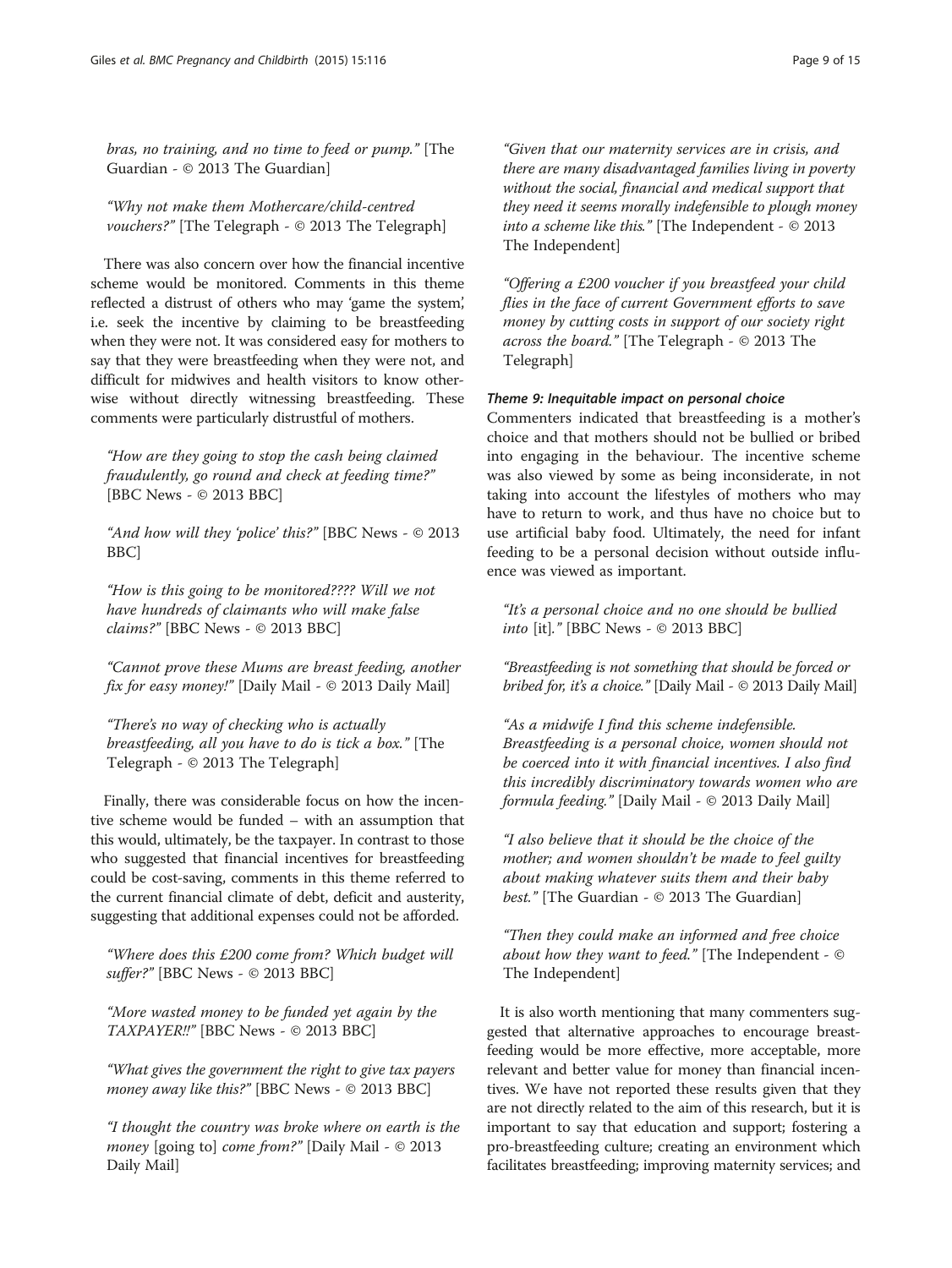<span id="page-9-0"></span>providing other necessities for babies and mothers after birth were all suggested as alternative approaches to financial incentives for encouraging breastfeeding.

## **Discussion**

## Statement of principal findings

This is the first analysis of reader comments posted in response to online news articles covering financial incentives for breastfeeding that we are aware of, and one of only a few to use 'netnography' to study a public health topic. It contributes to the small existing empirical evidence base on the acceptability of financial incentives for breastfeeding in particular, and health behaviours in general. In response to the coverage in thirteen articles of a pilot study for financial incentives for breastfeeding on six UK online news media websites, 3,373 comments were posted. Most comments were not supportive of financial incentives for breastfeeding, although there was some support from those who took a pragmatic viewpoint towards both breastfeeding promotion and production of research evidence.

Comments revealed a range of views about new mothers who did not breastfeed: from negligent parents unable to take responsibility for their own actions and choices who could not be trusted; through to psychologically vulnerable members of society who should be protected from coercion and manipulation; to capable and responsible women who can, and should be allowed to, make their own decisions. The stark monetary aspect of financial incentives also raised a range of contrasting opinions. Many focused on the immediate costs of such an intervention, concluding that this was something that was currently unaffordable. Others contrasted the value of the incentive against the 'costs' of breastfeeding - coming to a range of different conclusions depending on how these 'costs' were considered. Finally, there was some consideration of the issue of cost-effectiveness and cost-saving, where the potential future benefit from initial investment was identified.

Overall, alternative approaches to encourage breastfeeding were felt to be more effective, acceptable, relevant and better value for money than financial incentives. Proposed alternatives focused on providing supportive environments and cultures for breastfeeding and reflect academic literature on the barriers to breastfeeding and what may work to increase breastfeeding rates [[60](#page-13-0)].

## Strengths and limitations

Whilst we were able to download all of the available comments on the thirteen included articles, some comments had been removed by website administrators. Thus, we were unable to view or analyse those comments considered offensive or inappropriate by website managers. However, it is possible that these comments represented legitimate views and their exclusion may lead to some bias in our results. We also considered the readership of websites, the type of publication, the wording of included articles, and whether initial negative comments resulted in other negative comments. We did not find strong qualitative evidence that these factors influenced reader comments, as many comments in each theme were similar regardless of the website on which they were posted. We did not explore this quantitatively.

It is argued that those interested in rigour should be concerned, not with the data collected, but the data collection process [\[61\]](#page-13-0). Thus, we had to consider whether the online comments and commenters were representative of the range of views of the public. Our inclusion criteria, focusing on the most popular UK news websites, means that we are likely to have captured some of the most-read news articles on this topic. We also analysed all of the reader comments, to help avoid missing key issues raised by commenters.

A further potential limitation concerns the type of people who commented on the news articles. It is argued that people who read and comment on online news stories may be different to those who do not, in both predictable and unpredictable ways [\[62](#page-13-0)]. For example, those who comment may hold stronger views than those who do not; they may be socially similar to each other [\[61](#page-13-0)]; and have a particular interest in the topic. Certainly, those who comment appear to represent a minority of readers on any website [[63](#page-13-0)]. All of these issues will limit the representativeness of this sample. Additionally, as we were unaware of the nationality and location of the commenters we are unable to say how representative they are of the British public, or even a worldwide audience. That said, the issue of representativeness is not unique to netnographic results. Given the variety of views expressed both in favour and not in favour of incentives, and the many apparent contradictions in the data, we have confidence that we have captured the range of opinions provided. However, this does not necessarily mean that the sample is wholly representative of the general population, and further research would need to be done to establish whether these opinions are replicated in a representative sample.

It is also possible that the anonymity of the internet results in profession of untruthful views and has meant that some of the comments are not truthful expressions of viewpoints. That said, research has found that individuals may be more inclined to be untruthful face-to-face rather than in an anonymous online space [[64](#page-13-0)]; and given that over 3,000 comments were analysed with significant overlap in opinions, we feel that the full corpus of comments accurately reflect the range of opinion present.

Whilst the methods used may not allow for generalisable findings, given that we are unaware of sample characteristics [\[65, 66\]](#page-13-0). it is worth emphasising that there are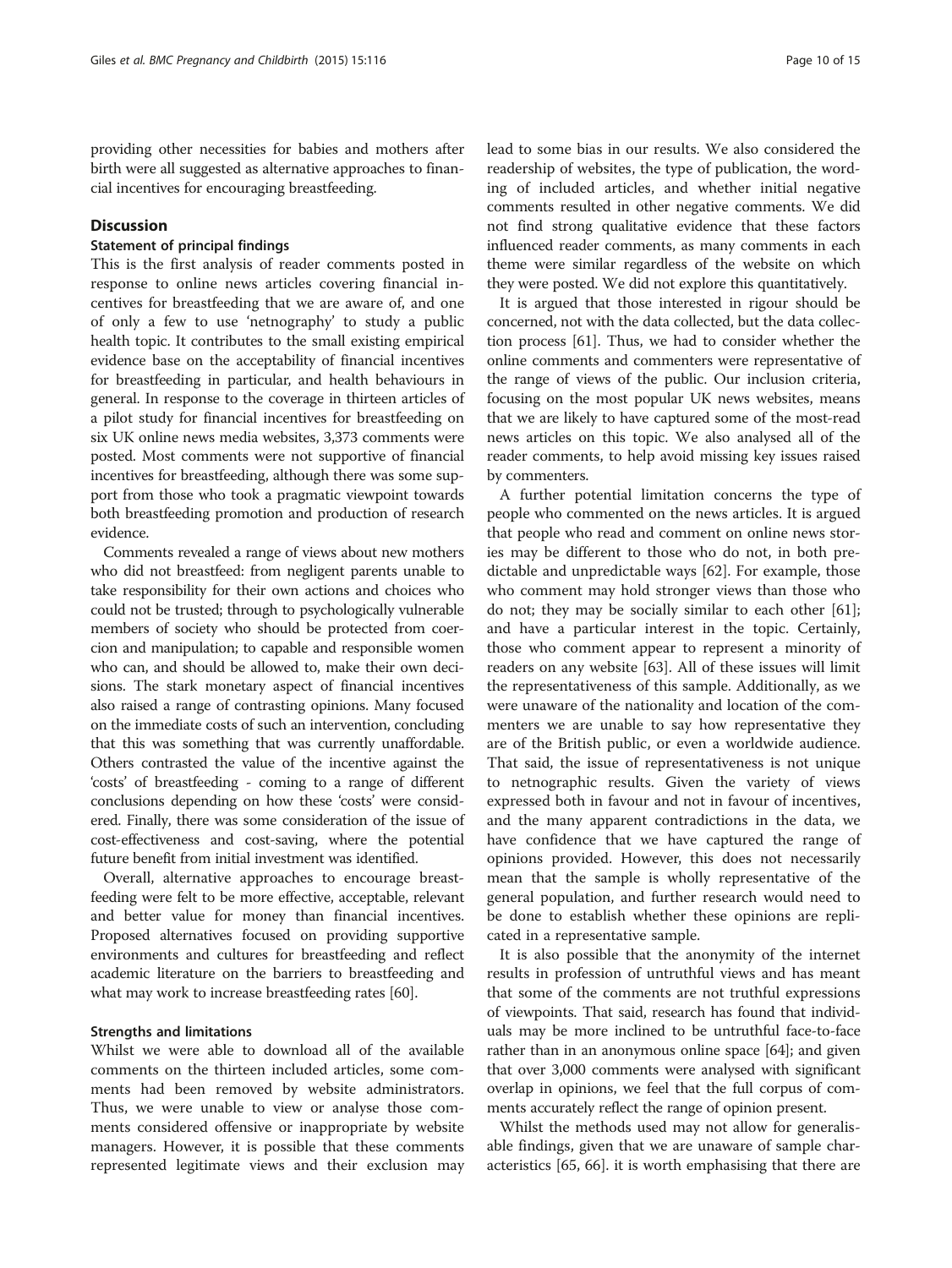pockets of opinion that assert that applying the very concept of generalisability to qualitative research is erroneous – particularly if applied in the same way as it would be to quantitative research [[66](#page-13-0)]. Given that our findings overlap with previous research on acceptability of HPFI in general, it could perhaps be concluded that they give an indication of the range of opinion present on the issue [[21\]](#page-12-0).

The netnography approach allowed a wide range of opinions to be gathered. This is an inherent strength in that we have been able to analyse a large number of (more than 3000) opinions [[44\]](#page-13-0) with few resources [\[67](#page-13-0)], in a relatively short space of time [[61, 68\]](#page-13-0). This approach required considerably fewer resources than a traditional interview or focus group approach as we did not have to recruit participants or arrange, conduct and transcribe interviews. It also meant that researcher influence on findings was substantially reduced since there was no researcher present at the time when the comments were posted; although there remains potential for such influence during analysis and interpretation and for the authors of the articles to bias commenters' opinions (although we did not find evidence of this).

## Interpretation of results

The themes we identified were, on the whole, not unique to financial incentives for breastfeeding, and reflect previous findings around acceptability of HPFI in general [[21](#page-12-0), [69](#page-13-0), [70](#page-13-0)], as well as financial incentives for breastfeeding in particular [[27](#page-12-0)]. However, our findings extend previous work on the acceptability of financial incentives for breastfeeding to a new group of participants (i.e. not specifically mothers and health professionals only with experience of a financial incentive scheme) and to a wider range of issues than previously studied (i.e. whether incentives should be cash or voucher only) [\[71](#page-13-0), [72](#page-13-0)].

The strong imbalance of views found, falling heavily against financial incentives for breastfeeding is atypical of current literature on HPFI in general - which tends to be more balanced [[69, 73\]](#page-13-0). It is possible that breastfeeding is perceived to be less personally controllable than, for example, smoking. Thus there is a strong view, often expressed in the context of what appears to be personal experience, that some mothers are unable to breastfeed, through no fault of their own. In this context, becoming ineligible for a financial reward is seen as inappropriate punishment – although it could be possible that online reader comments select for negativity, especially when negative information is provided in the article [[74\]](#page-13-0).

There was also a concern that HPFI may create a 'culture of entitlement', which has not been previously described. However, there is a literature on the potential for financial incentives to erode intrinsic motivation for behaviour change, with laboratory and community-based

evidence of the short-term deleterious effects of incentives on intrinsic motivation [\[22](#page-12-0), [71](#page-13-0), [75](#page-13-0)–[78\]](#page-13-0).

Perceived, if not explicitly stated, similarities between breastfeeding and other health-related behaviours were also evident. For example, in the literature on the acceptability of financial incentives for smoking cessation, there is a view that quitting smoking is cost-saving to individuals and that this should be enough in the way of financial reward and incentive in itself [[79](#page-13-0), [80](#page-13-0)]. Similarly, we found a belief that breastfeeding was 'cheaper' than bottle feeding and hence should be considered financial incentive enough. This has been reported as a perceived benefit of breastfeeding in other contexts [\[81\]](#page-13-0). However, other commentators recognised some of the wider, and not just financial, costs and benefits of breastfeeding to mothers, and society, including impacts on maternal employment, and reduced long term healthcare costs for children.

These two issues – of creating a culture of entitlement and saving money by breastfeeding - may indicate a need to position financial incentives for breastfeeding, if they were to be widely adopted, as a temporary added bonus, as opposed to a continued reward for the behaviour that individuals will expect to receive [[76\]](#page-13-0). This may help to mitigate against mothers feeling punished if they are ineligible for the financial incentive; and for other individuals becoming annoyed at mothers receiving a double incentive – saving money by bottle-feeding whilst also receiving a financial reward for breastfeeding. Even in these circumstances it would still be important to ensure objective monitoring and evaluation was undertaken to ensure the scheme is not open to abuse.

Some commenters also suggested that infant feeding represents a personal 'choice' that parents should be free to make without undue pressure one way or the other. That a 'choice' truly exists is contested by many – including other commenters in the study – and commercial influences on the discourse surrounding the 'choice' debate in breastfeeding have been highlighted [\[82\]](#page-13-0).

Opinions on the use of financial incentives for encouraging breastfeeding were often deeply grounded in individual's personal experiences. This is not something that is as evident in work on the acceptability of HPFI for other behaviours [\[69](#page-13-0)]. This may reflect the reality that the great majority of adults have direct experience of infant feeding in contrast to, for example, smoking cessation. This personal 'expertise' is important to take into account when both designing interventions, and describing and 'selling' them to the public.

#### Ethical considerations

Netnography is still a relatively new approach to data collection and analysis and there is limited guidance on the ethics of using this approach. As such, we feel it is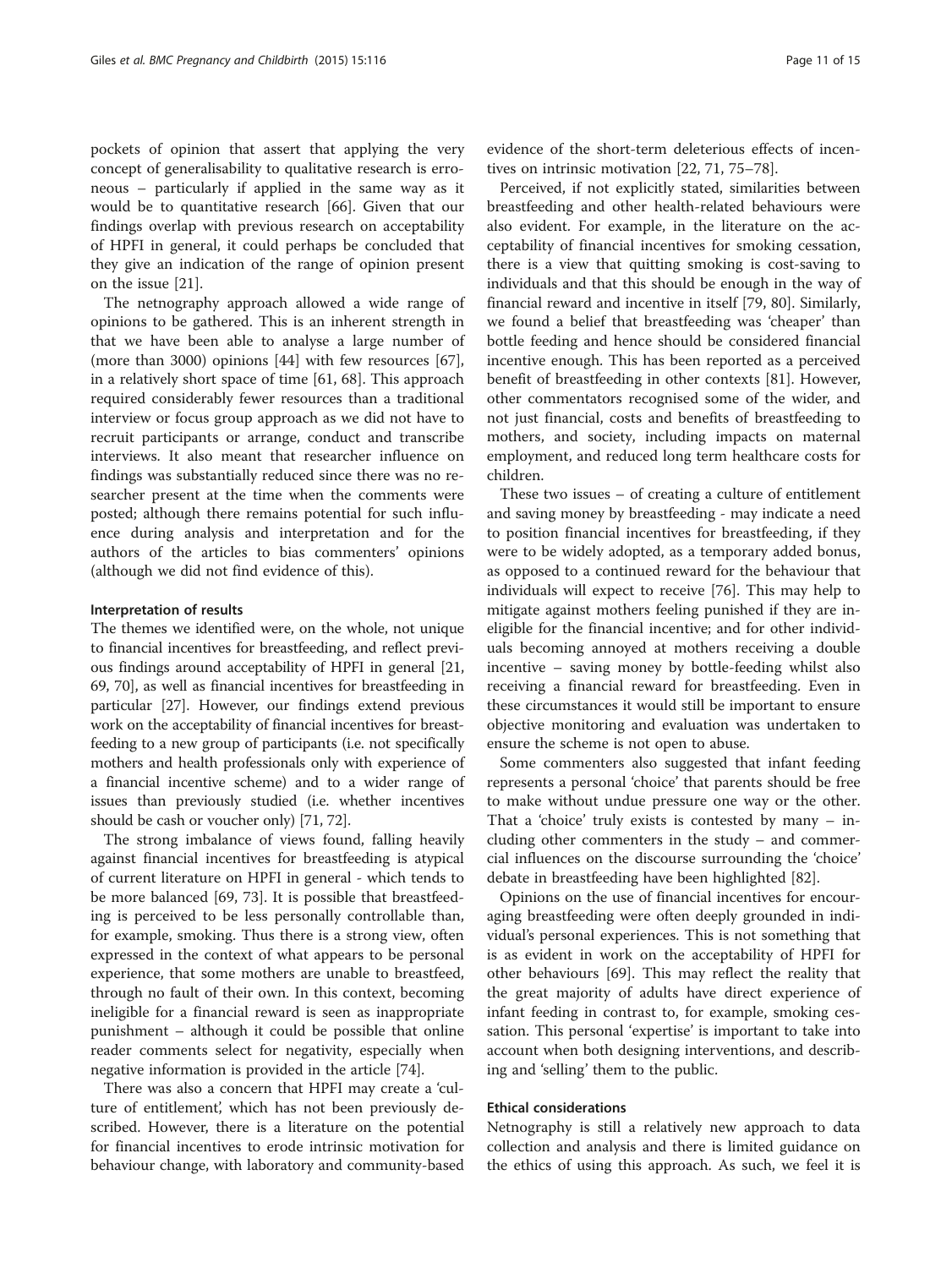appropriate to explicitly discuss the main ethical issues raised in some detail.

The comments analysed here were not provided for research purposes, and commenters are not aware that we have used them for this. They have, therefore, not provided informed consent to take part in the research. However, comments were posted on publically available websites, and commenters were made aware that others could view their comments [[83\]](#page-13-0) (see DailyMail.co.uk). We sought permission from the websites involved to use their content and adhered to copyright guidelines throughout [[84\]](#page-14-0). Discussion with the chair of the Newcastle University Faculty of Medical Sciences Research Ethics Committee confirmed that ethical approval was not required for this research.

We did not identify ourselves as researchers and observers to the online communities. This was primarily because we chose, as others have done [[45\]](#page-13-0), not to interfere with comments and discussions as they developed. This meant that as researchers we did not influence the data included in the research – as might have been the case in more traditional interviews or focus groups.

To preserve the anonymity of commenters, we have been careful not to include any details in quotations that could have identified the commenter. We also followed best practice guidance provided by the British Psychological Society [\[85\]](#page-14-0).

Finally, we have not provided a summary of the results to participants. This was deemed infeasible as many of the commenters are unlikely to view the threads after their initial posts, even if we posted headline results on the individual websites from where comments had been taken. It is an acknowledged limitation of online research that it is much harder to debrief subjects than when using traditional research methods [[83\]](#page-13-0). Overall, in considering the ethics of internet-based research, we have adopted a 'pragmatic perspective', recognising the difficulties of conducting 'covert' research [\[46\]](#page-13-0); but at the same time respecting the privacy and anonymity of 'participants'.

#### Implications for research, policy and practice

The finding that £200 was considered by some commenters to be so large as to be manipulative; but by others, too little recompense for the effort required to breastfeed, highlights the problems of setting the value of HPFI 'just right'. It also implies that if incentives are found to be effective then further research needs to consider what an acceptable value would be both in terms of effectiveness, acceptability and individuals' willingness to pay for incentives (via taxation) [[26,](#page-12-0) [86](#page-14-0)]. Given the finding that alternative approaches to promoting breastfeeding were perceived more positively than financial incentives by commenters, any incentive scheme would have to also provide education. Concerns about 'gaming the system' could be allayed by providing information for participants about how incentive schemes are 'policed'. Information on effectiveness and cost-effectiveness could also be provided.

The deep contrasts and contradictions in the views expressed highlights that a 'one size fits all' approach to behaviour change is unlikely to be effective. Tailoring and targeted of a range of different intervention approaches is likely to be more effective and acceptable [[87, 88](#page-14-0)]. Research may need to explore how incentive interventions can be tailored whilst remaining both effective and cost-effective. Given that the targeting of incentives to low-income communities was one aspect identified as particularly unacceptable in this work, further research comparing the acceptability of universal versus targeted financial incentives may be useful.

One of the most common views expressed was that further education and support for breastfeeding should be provided in addition to, or instead of, financial incentives. A lack of awareness of existing educational efforts to promote healthy behaviours has been found in previous research [[69](#page-13-0)]. This highlights that whilst health professionals may recognise education as a first step in the behaviour change toolkit, the public may perceive the need for education to play a bigger role. It may also suggest that existing health education is inaccessible to the public. Greater account of current levels of health literacy may be required [[89\]](#page-14-0).

Finally, netnography is a relatively novel methodology in the public health arena. Further research is needed to determine the validity of this approach to eliciting public opinion towards public health issues. Consideration of the value of different netnographic approaches may also be useful. For example, immersing oneself in the online environment – rather than simply downloading comments, as we did in this study. Additionally, research could further explore what proportion of readers of different websites post responses to online news articles and how generalisable this data is. The limited existing research in this area suggests that it is a small proportion of online news readers who comment on news articles [[63\]](#page-13-0).

### Conclusions

The evidence from this netnographic study, involving thematic analysis of online reader comments, suggests that financial incentives are largely unacceptable for encouraging breastfeeding amongst this group of individuals. There were concerns that the scheme could not be objectively monitored or adequately funded; that the scheme could be discriminatory and even insulting to mothers who wanted to breastfeed but who were unable to; and that the value of the incentive was insufficient compared to the effort involved in the behaviour. Whilst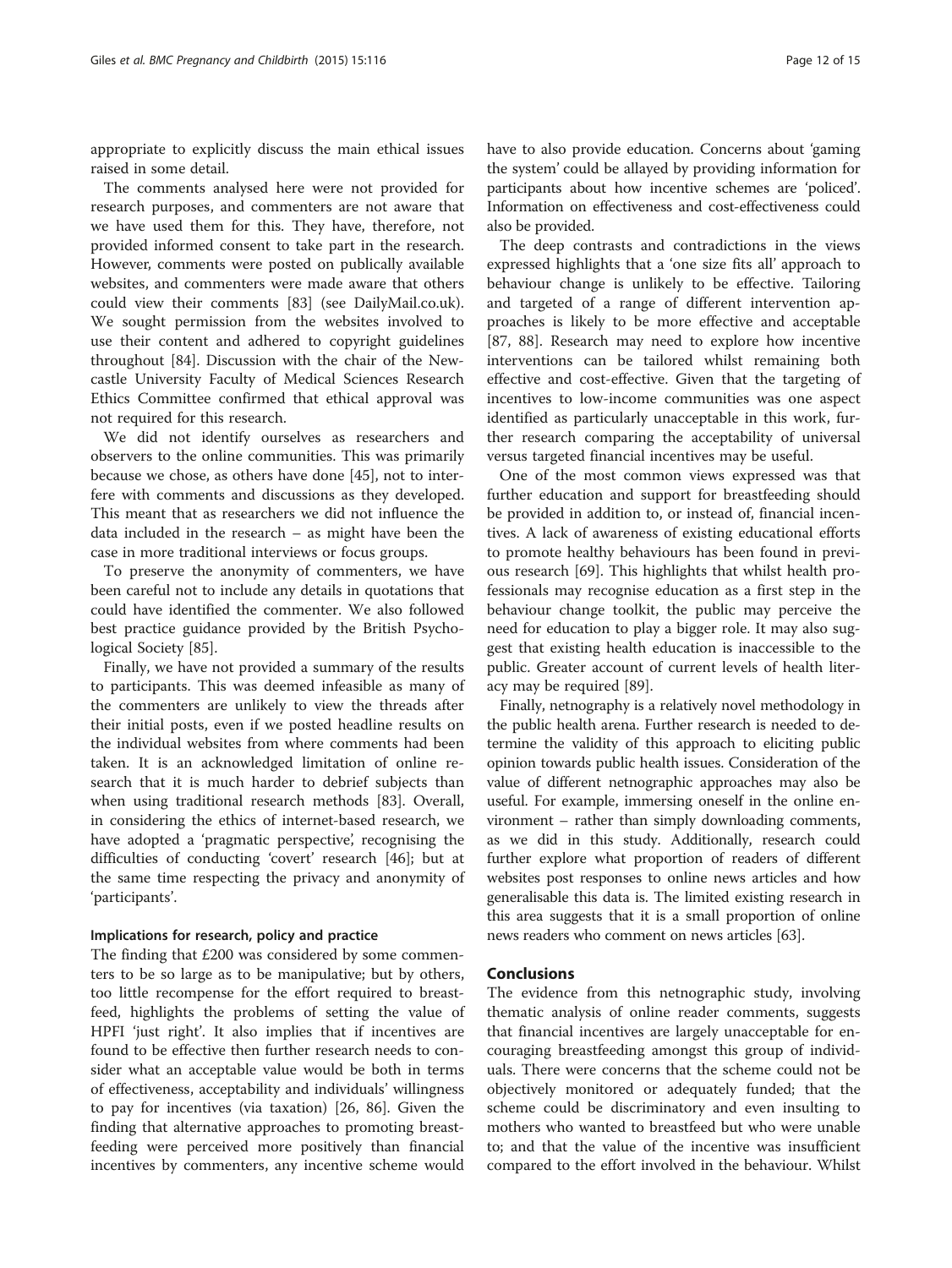<span id="page-12-0"></span>there were some commenters who viewed financial incentives for breastfeeding as acceptable, this acceptability centred on pragmatic reasons, such that the scheme could be effective and cost-effective in the long run by saving the NHS money; that it provided an initial encouragement to mothers; and that an evidence base was required to inform the debate. Given what is known about the effectiveness of HPFI in general, and mothers' and midwives' preferences for financial incentives for breastfeeding in particular, further research is needed to determine how financial incentive interventions can be designed and communicated to the public to maximise acceptability and so achieve their potential for behaviour change. Further consideration of how best to conduct internet-based qualitative research to elicit opinion towards public health issues is also required.

#### Competing interests

The authors declare that they have no competing interests.

#### Authors' contributions

EMcC conceived of the study. All authors contributed to methods development. ELG and MH undertook data collection and analysis. ELG, MA and JA drafted the initial manuscript. All authors contributed to critical revisions of the manuscript and approved it for submission.

#### Acknowledgements

This work is produced under the terms of a Career Development Fellowship research training fellowship issued by the NIHR to JA, grant number: CDF-2011-04-001. The views expressed are those of the authors and not necessarily those of the NHS, The National Institute for Health Research or the Department of Health. ELG is funded in part, and FFS is funded in full by Fuse: the Centre for Translational Research in Public Health and JA is funded in part by The Centre for Diet and Activity Research (CEDAR). Fuse and CEDAR are UKCRC Public Health Research Centres of Excellence. Funding for Fuse and CEDAR from the British Heart Foundation, Cancer Research UK, Economic and Social Research Council, Medical Research Council, the National Institute for Health Research, under the auspices of the UK Clinical Research Collaboration, is gratefully acknowledged. The funders had no role in study design, data collection and analysis, decision to publish, or preparation of the manuscript.

#### Author details

<sup>1</sup>Health and Social Care Institute, Teesside University, Middlesbrough, North Yorkshire TS1 3BA, UK. <sup>2</sup>Institute of Health & Society, Newcastle Clinical Trials Unit, The Medical School, Newcastle University, 4th Floor, William Leech Building, Framlington Place, NE2 4HH Newcastle upon Tyne, Tyne and Wear, UK. <sup>3</sup>The Medical School, Newcastle University, Framlington Place, NE2 4HH Newcastle upon Tyne, Tyne and Wear, UK. <sup>4</sup>Centre for Diet and Activity Research, MRC Epidemiology Unit, University of Cambridge School of Clinical Medicine, Level 3 Institute of Metabolic Science, Addenbrooke's Treatment Centre, Cambridge Biomedical Campus, Cambridge CB2 0SL, UK.

#### Received: 16 October 2014 Accepted: 5 May 2015 Published online: 16 May 2015

#### References

- 1. Sciacca JP, Phipps BL, Dube DA, Ratliff MI. Influences on breast-feeding by lower-income women: an incentive-based, partner-supported educational program. J Am Diet Assoc. 1995;95(3):323–8.
- 2. Department of Health. Infant feeding recommendation. London: Department of Health; 2003.
- 3. World Health Organisation. Infant and young child feeding: model chapter for textbooks for medical students and allied health professionals. 2009.
- 4. McAndrew F, Thompson J, Fellows L, Large A, Speed M, Renfrew MJ. Infant feeding survey 2010. Leeds: Health and Social Care Information Centre; 2012.
- 5. Department of Health Social Services and Public Safety. Breastfeeding A great start: A strategy for Northern Ireland 2013–2023. 2013.
- 6. The Scottish Government. Improving maternal and infant nutrition: a framework for action. Edinburgh: The Scottish Government; 2011.
- 7. The National Assembly for Wales. Investing in a better start: Promoting breastfeeding in Wales. Cardiff: The National Assembly for Wales; 2001.
- 8. Stanton RW. A road map for change: ensuring that women have breastfeeding support. J Perin Educ. 2011;20(3):130–3.
- 9. McIntyre E, Hiller JE, Turnbull D. Determinants of infant feeding practices in a low socio-economic area: identifying environmental barriers to breastfeeding. Aust N Z J Public Health. 1999;23(2):207–9.
- 10. Dobson B, Murtaugh MA. Position of the American Dietetic Association: Breaking the barriers to breastfeeding. JAMA. 2001;101(10):1213–20.
- 11. Noonan MC, Rippeyoung PLF. The economic costs of breastfeeding for women. Breastfeed Med. 2011;6(5):325–7.
- 12. Giles EL, Robalino S, McColl E, Sniehotta FF, Adams J. The effectiveness of financial incentives for health behaviour change: systematic review and meta-analysis. PLoS ONE. 2014;9(3):e90347.
- 13. Finch C, Daniel EL. Breastfeeding education program with incentives increases exclusive breastfeeding among urban WIC participants. JAMA. 2002;102(7):981–4.
- 14. Lagarde M, Haines A, Palmer N. Conditional cash transfers for improving uptake of health interventions in low-and middle-income countries: a systematic review. JAMA. 2007;298(16):1900–10.
- 15. Bonevski B, Bryant J, Lynagh M, Paul C. Money as motivation to quit: a survey of a non-random Australian sample of socially disadvantaged smokers' views of the acceptability of cash incentives. Prev Med. 2012;55(2):122–6.
- 16. Kim A, Kamyab K, Zhu J, Volpp K. Why are financial incentives not effective at influencing some smokers to quit? Results of a process evaluation of a worksite trial assessing the efficacy of financial incentives for smoking cessation. J Occup Environ Med. 2011;53(1):62–7. doi[:10.1097/](http://dx.doi.org/10.1097/JOM.1090b1013e31820061d31820067) [JOM.1090b1013e31820061d31820067.](http://dx.doi.org/10.1097/JOM.1090b1013e31820061d31820067)
- 17. Lynagh M, Bonevski B, Symonds I, Sanson-Fisher RW. Paying women to quit smoking during pregnancy? Acceptability among pregnant women. Nicotine Tob Res. 2011;13(11):1029–36.
- 18. Park JD, Mitra N, Asch DA. Public opinion about financial incentives for smoking cessation. Prev Med. 2012;55(Supplement):S41–5.
- 19. Promberger M, Brown RCH, Ashcroft RE, Marteau TM. Acceptability of financial incentives to improve health outcomes in UK and US samples. J Med Ethics. 2011;37(11):682–7.
- 20. Thomson G, Dykes F, Hurley M, Hoddinott P. Incentives as connectors: insights into a breastfeeding incentive intervention in a disadvantaged area of North-West England. BMC Pregnancy Childbirth. 2012;12(1):22.
- 21. Giles EL, Robalino SP, McColl EP, Sniehotta FFP, Adams J. Acceptability of financial incentives for encouraging uptake of healthy behaviours: a critical review using systematic methods. Prev Med. 2015;73:145–58.
- 22. Petry NM. Contingency management treatments: controversies and challenges. Addict. 2010;105(9):1507–9.
- 23. Arterburn D, Westbrook EO, Wiese CJ, Ludman EJ, Grossman DC, Fishman PA, et al. Insurance coverage and incentives for weight loss among adults with metabolic syndrome. Obesity. 2008;16(1):70–6.
- 24. Long J, Helweg-Larsen M, Volpp K. Patient opinions regarding 'pay for performance for patients'. J Gen Intern Med. 2008;23(10):1647–52.
- 25. Ritter A, Cameron J. Australian clinician attitudes towards contingency management: comparing down under with America. Drug Alcohol Dep. 2007;87(2–3):312–5.
- 26. Promberger M, Dolan P, Marteau TM. "Pay them if it works": Discrete choice experiments on the acceptability of financial incentives to change health related behaviour. Soc Sci Med. 2012;75(12):2509–14.
- 27. Whelan B, Van Cleemput P, Strong M, Relton C. Views on the acceptability of financial incentives for breastfeeding: a qualitative study. Lancet. 2013;382:S103.
- 28. Kesten J, Cohn S, Ogilvie D. The contribution of media analysis to the evaluation of environmental interventions: the commuting and health in Cambridge study. BMC Public Health. 2014;14(1):482.
- 29. Relton C. NOSH: Feasibility study and RCT. UK: Clinical Research Network; 2013.
- 30. Breastfeeding mothers offered £200 in shop vouchers. [[http://www.bbc.co.uk/](http://www.bbc.co.uk/news/health-24900650) [news/health-24900650](http://www.bbc.co.uk/news/health-24900650)]
- 31. Mothers to get a £200 incentive to breastfeed… in Poundstretcher vouchers: Critics claim scheme is form of bribery. [[http://www.dailymail.co.uk](http://www.dailymail.co.uk/news/article-2501812/Mothers-200-incentive-breastfeed%2D-Poundstretcher-vouchers-Critics-claim-scheme-form-bribery.html)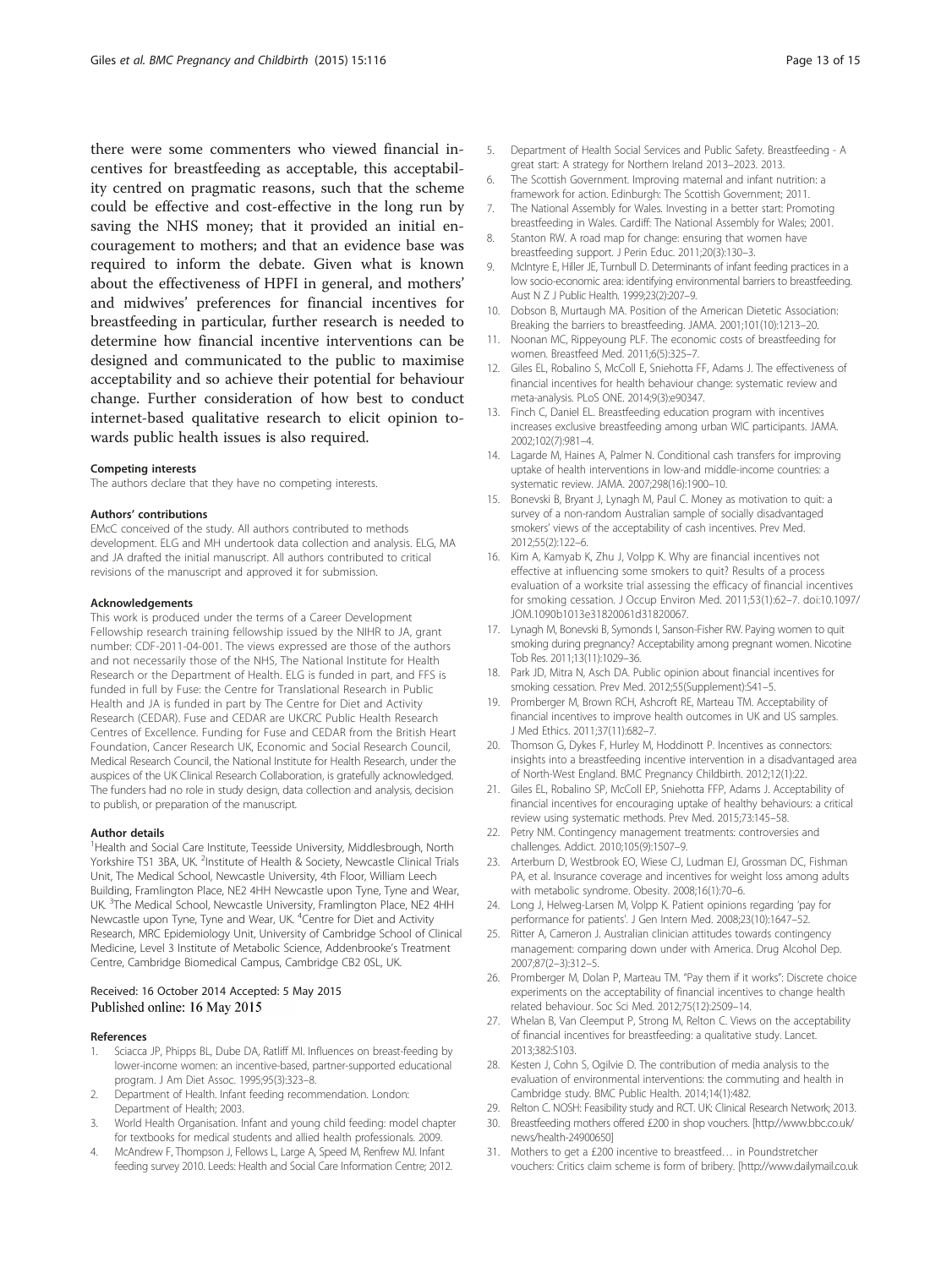<span id="page-13-0"></span>[/news/article-2501812/Mothers-200-incentive-breastfeed%2D-Poundstretcher](http://www.dailymail.co.uk/news/article-2501812/Mothers-200-incentive-breastfeed%2D-Poundstretcher-vouchers-Critics-claim-scheme-form-bribery.html)[vouchers-Critics-claim-scheme-form-bribery.html\]](http://www.dailymail.co.uk/news/article-2501812/Mothers-200-incentive-breastfeed%2D-Poundstretcher-vouchers-Critics-claim-scheme-form-bribery.html)

- 32. Researchers to offer shopping vouchers to mothers who breastfeed. [[http://](http://www.theguardian.com/lifeandstyle/2013/nov/12/researchers-offer-shopping-vouchers-breastfeed#start-of-comments) [www.theguardian.com/lifeandstyle/2013/nov/12/researchers-offer-shopping](http://www.theguardian.com/lifeandstyle/2013/nov/12/researchers-offer-shopping-vouchers-breastfeed#start-of-comments)[vouchers-breastfeed#start-of-comments\]](http://www.theguardian.com/lifeandstyle/2013/nov/12/researchers-offer-shopping-vouchers-breastfeed#start-of-comments)
- 33. New mothers will NOT be paid to breastfeed, Nick Clegg says as he insists controversial voucher scheme is not government policy. [[http://](http://www.dailymail.co.uk/news/article-2507269/New-mothers-NOT-paid-breastfeed-Nick-Clegg-says-insists-controversial-voucher-scheme-government-policy.html) [www.dailymail.co.uk/news/article-2507269/New-mothers-NOT-paid](http://www.dailymail.co.uk/news/article-2507269/New-mothers-NOT-paid-breastfeed-Nick-Clegg-says-insists-controversial-voucher-scheme-government-policy.html)[breastfeed-Nick-Clegg-says-insists-controversial-voucher-scheme](http://www.dailymail.co.uk/news/article-2507269/New-mothers-NOT-paid-breastfeed-Nick-Clegg-says-insists-controversial-voucher-scheme-government-policy.html)[government-policy.html](http://www.dailymail.co.uk/news/article-2507269/New-mothers-NOT-paid-breastfeed-Nick-Clegg-says-insists-controversial-voucher-scheme-government-policy.html)]
- The nanny state? Mothers could be given shopping vouchers for breastfeeding their babies. [\[http://www.independent.co.uk/life-style/](http://www.independent.co.uk/life-style/health-and-families/health-news/the-nanny-state-mothers-could-be-paid-to-breastfeed-their-babies-8933503.html) [health-and-families/health-news/the-nanny-state-mothers-could-be](http://www.independent.co.uk/life-style/health-and-families/health-news/the-nanny-state-mothers-could-be-paid-to-breastfeed-their-babies-8933503.html)[paid-to-breastfeed-their-babies-8933503.html\]](http://www.independent.co.uk/life-style/health-and-families/health-news/the-nanny-state-mothers-could-be-paid-to-breastfeed-their-babies-8933503.html)
- 35. Offering poorer mothers £200 to breastfeed is barmy, middle-class lactivism. [[http://www.independent.co.uk/voices/comment/offering-poorer-mothers-](http://www.independent.co.uk/voices/comment/offering-poorer-mothers-200-to-breastfeed-is-barmy-middleclass-lactivism-8935416.html)[200-to-breastfeed-is-barmy-middleclass-lactivism-8935416.html\]](http://www.independent.co.uk/voices/comment/offering-poorer-mothers-200-to-breastfeed-is-barmy-middleclass-lactivism-8935416.html)
- 36. New mothers 'bribed to breastfeed' by NHS with £200 shopping vouchers. [\[http://www.telegraph.co.uk/health/healthnews/10442290/New-mothers](http://www.telegraph.co.uk/health/healthnews/10442290/New-mothers-bribed-to-breastfeed-by-NHS-with-200-shopping-vouchers.html#disqus_thread)[bribed-to-breastfeed-by-NHS-with-200-shopping-vouchers.html#disqus\\_thread\]](http://www.telegraph.co.uk/health/healthnews/10442290/New-mothers-bribed-to-breastfeed-by-NHS-with-200-shopping-vouchers.html#disqus_thread)
- 37. The worst breastfeeding initiative I've ever come across. [[http://](http://www.theguardian.com/commentisfree/2013/nov/12/worst-breastfeeding-initiative-shopping-vouchers?INTCMP=ILCNETTXT3487) [www.theguardian.com/commentisfree/2013/nov/12/worst-breastfeeding](http://www.theguardian.com/commentisfree/2013/nov/12/worst-breastfeeding-initiative-shopping-vouchers?INTCMP=ILCNETTXT3487)[initiative-shopping-vouchers?INTCMP=ILCNETTXT3487](http://www.theguardian.com/commentisfree/2013/nov/12/worst-breastfeeding-initiative-shopping-vouchers?INTCMP=ILCNETTXT3487)]
- 38. Vouchers for breastfeeding are an insult to mums. [\[http://](http://www.thesun.co.uk/sol/homepage/woman/5259728/Sun-Agony-Aunt-Vouchers-for-breastfeeding-are-an-insult-to-mothers.html) [www.thesun.co.uk/sol/homepage/woman/5259728/Sun-Agony-Aunt-](http://www.thesun.co.uk/sol/homepage/woman/5259728/Sun-Agony-Aunt-Vouchers-for-breastfeeding-are-an-insult-to-mothers.html)[Vouchers-for-breastfeeding-are-an-insult-to-mothers.html\]](http://www.thesun.co.uk/sol/homepage/woman/5259728/Sun-Agony-Aunt-Vouchers-for-breastfeeding-are-an-insult-to-mothers.html)
- 39. Vouchers for mothers who breastfeed: Isn't there enough breast-mongering in the world already? [\[http://www.independent.co.uk/voices/comment/](http://www.independent.co.uk/voices/comment/vouchers-for-mothers-who-breastfeed-isnt-there-enough-breastmongering-in-the-world-already-8934923.html) [vouchers-for-mothers-who-breastfeed-isnt-there-enough-breastmongering](http://www.independent.co.uk/voices/comment/vouchers-for-mothers-who-breastfeed-isnt-there-enough-breastmongering-in-the-world-already-8934923.html)[in-the-world-already-8934923.html\]](http://www.independent.co.uk/voices/comment/vouchers-for-mothers-who-breastfeed-isnt-there-enough-breastmongering-in-the-world-already-8934923.html)
- 40. Petticrew M, Whitehead M, Macintyre SJ, Graham H, Egan M. Evidence for public health policy on inequalities: 1: The reality according to policymakers. J Epidemiol Community Health. 2004;58(10):811–6.
- 41. Markham AN. Internet communication as a tool for qualitative research. In: Silverman D, editor. Qualitative research: theory, method and practice. 2nd ed. London: Sage; 2004.
- 42. Kozinets RV. The field behind the screen: using netnography for marketing research in online communities. J Mark Res. 2002;39(1):61–72.
- Kozinets RV. Netnography: The marketer's secret weapon. Netbase Solutions, Inc 2010. [http://info.netbase.com/rs/netbase/images/Netnography\\_WP.pdf.](http://info.netbase.com/rs/netbase/images/Netnography_WP.pdf)
- 44. Kozinets RV. Marketing netnography: Prom/ot (ulgat) ing a new research method. Methodol Innov Online. 2012;7(1):37–45.
- 45. De Brún A, McCarthy M, McKenzie K, McGloin A. Weight stigma and narrative resistance evident in online discussions of obesity. Appetite. 2014;72:73–81.
- 46. Elliott R, Shankar A, Langer R, Beckman SC. Sensitive research topics: netnography revisited. Qual Market Res Int J. 2005;8(2):189–203.
- 47. Freeman B. Tobacco plain packaging legislation: a content analysis of commentary posted on Australian online news. Tob Control. 2011;20(5):361–6.
- 48. Thurman N. Forums for citizen journalists? Adoption of user generated content initiatives by online news media. New Media Socy. 2008;10(1):139–57.
- 49. OfCom. The communications market. 2013.
- 50. Robinson S. The mission of the j-blog: recapturing journalistic authority online. Journalism. 2006;7(1):65–83.
- 51. Robinson S. Someone's gotta be in control here". Journal Pract. 2007;1(3):305–21.
- 52. House Rules. [[http://www.bbc.co.uk/blogs/legacy/learningenglish/](http://www.bbc.co.uk/blogs/legacy/learningenglish/house-rules.shtml) [house-rules.shtml\]](http://www.bbc.co.uk/blogs/legacy/learningenglish/house-rules.shtml)
- 53. The have your say rules. [\[http://news.bbc.co.uk/1/hi/help/4176520.st\]](http://news.bbc.co.uk/1/hi/help/4176520.st)
- 54. Office of National Statistics. Internet access Households and individuals, 2013. 2013.
- 55. Barnett-Page E, Thomas J. Methods for the synthesis of qualitative research: a critical review. BMC Med Res Methodol. 2009;9(1):59.
- 56. Braun V, Clarke V. Using thematic analysis in psychology. Qual Res Psychol. 2006;3(2):77–101.
- 57. Thomas J, Harden A. Methods for the thematic synthesis of qualitative research in systematic reviews. BMC Med Res Methodol. 2008;8(1):45.
- 58. Glaser BG, Strauss AL. The discovery of grounded theory: Strategies for qualitative research. London: Transaction Publishers; 2009.
- 59. Adams J, Giles EL, McColl E, Sniehotta FF. Carrots, sticks and health behaviours: a framework for documenting the complexity of financial incentive interventions to change health behaviours. Health Psychol Rev. 2013;8(3):286–95.
- 60. Callen J, Pinelli J. A review of the literature examining the benefits and challenges, indidence and duration, and barriers to breastfeeding in preterms infants. Adv Neonatal Care. 2005;5(2):72–88. doi:[10.1016/](http://dx.doi.org/10.1016/j.adnc.2004.1012.1003) [j.adnc.2004.1012.1003.](http://dx.doi.org/10.1016/j.adnc.2004.1012.1003)
- 61. Kozinets RV. On netnography: initial reflections on consumer research investigations of cyberculture. Adv Consumer Res. 1998;25(1):366–71.
- 62. Hermida A, Thurman N. A clash of cultures. Journal Pract. 2008;2(3):343–56.
- 63. Purcell K, Rainie L, Mitchell A, Rosenstiel T, Olmstead K. Understanding the participatory news consumer. Pew Internet Am Life Project. 2010;1:19–21.
- 64. Mathieu E, Barratt A, Carter S, Jamtvedt G. Internet trials: participant experiences and perspectives. BMC Med Res Methodol. 2012;12(1):162.
- 65. Lugosi P, Janta H, Watson P. Investigative management and consumer research on the internet. Int J Contemp Hosp Manag. 2012;24(6):838–54.
- 66. Tracy SJ. Qualitative quality: eight "big-tent" criteria for excellent qualitative research. Qual Inq. 2010;16(10):837–51.
- 67. Moraes C, Michaelidou N. Ethics in netnographic research, 37th Macromarketing Conference: 2012. 2012. p. 157.
- 68. Tsagkias M, Weerkamp W, de Rijke M. News comments:Exploring, modeling, and online prediction. In: Gurrin C, He Y, Kazai G, Kruschwitz U, Little S, Roelleke T, Rüger S, van Rijsbergen K, editors. Advances in Information Retrieval, vol. Volume 5993. Berlin Heidelberg: Springer; 2010. p. 191–203.
- 69. Giles EL, Sniehotta F, McColl E, Adams J. Acceptability of financial incentives and penalties for encouraging uptake of healthy behaviours: focus groups. BMC Public Health. 2015;15(58):1–12.
- 70. Lynagh M, Sanson-Fisher R, Bonevski B. What's good for the goose is good for the gander. Guiding principles for the use of financial incentives in health behaviour change. Int J Behav Med. 2013;20(1):114–20.
- 71. London AJ, Borasky Jr DA, Bhan A, the Ethics Working Group of the H.I.V Prevention Trials Network. Improving ethical review of research involving incentives for health promotion. PLoS Med. 2012;9(3):e1001193.
- 72. Schmidt H, Asch DA, Halpern SD. Fairness and wellness incentives: What is the relevance of the process-outcome distinction? Prev Med. 2012;55(Supplement):S118–23.
- 73. Hoddinott P, Morgan H, MacLennan G, Sewel K, Thomson G, Bauld L, et al. Public acceptability of financial incentives for smoking cessation in pregnancy and breast feeding: a survey of the British public. BMJ Open. 2014;4(7):1–9.
- 74. Lee J, Park DH, Han I. The effect of negative online consumer reviews on product attitude: An information processing view. Electron Commer Res Appl. 2008;7(3):341–52.
- 75. Ashcroft RE. Personal financial incentives in health promotion: where do they fit in an ethic of autonomy? Health Expect. 2011;14(2):191–200.
- 76. Kane RL, Johnson PE, Town RJ, Butler M. A structured review of the effect of economic incentives on consumers' preventive behavior. Am J Prev Med. 2004;27(4):327–52.
- 77. Oliver A, Brown LD. A consideration of user financial incentives to address health inequalities. J Health Polit Policy Law. 2012;37(2):201–26.
- 78. Terry PE, Anderson DR. Finding common ground in the use of financial incentives for employee health management: A call for a progress-based approach. Am J Health Promot. 2011;26(1):ev–evii.
- 79. Borland R, Partos TR, Yong H-H, Cummings KM, Hyland A. How much unsuccessful quitting activity is going on among adult smokers? Data from the International Tobacco Control Four Country cohort survey. Addict. 2012;107(3):673–82.
- 80. Giné X, Karlan D, Zinman J. Put your money where your butt is: a commitment contract for smoking cessation. Am Econ J Applied Econ. 2010;2(4):213–35.
- 81. Bose DCC, Bernhaud KA, Baumgardner DJ. Application of the breastfeeding personal efficacy beliefs inventory and acknowledgement of barriers for improving breastfeeding initiation rates in an urban population. J Patient Cent Res Rev. 2014;1(2):77–81.
- 82. Liamputtong P. Infant feeding practices: A cross-cultural perspective. London: Springer; 2010.
- 83. Kraut R, Olson J, Banaji M, Bruckman A, Cohen J, Couper M. Psychological research online: report of Board of Scientific Affairs' Advisory Group on the conduct of research on the internet. Am Psychol. 2004;59(2):105–17.